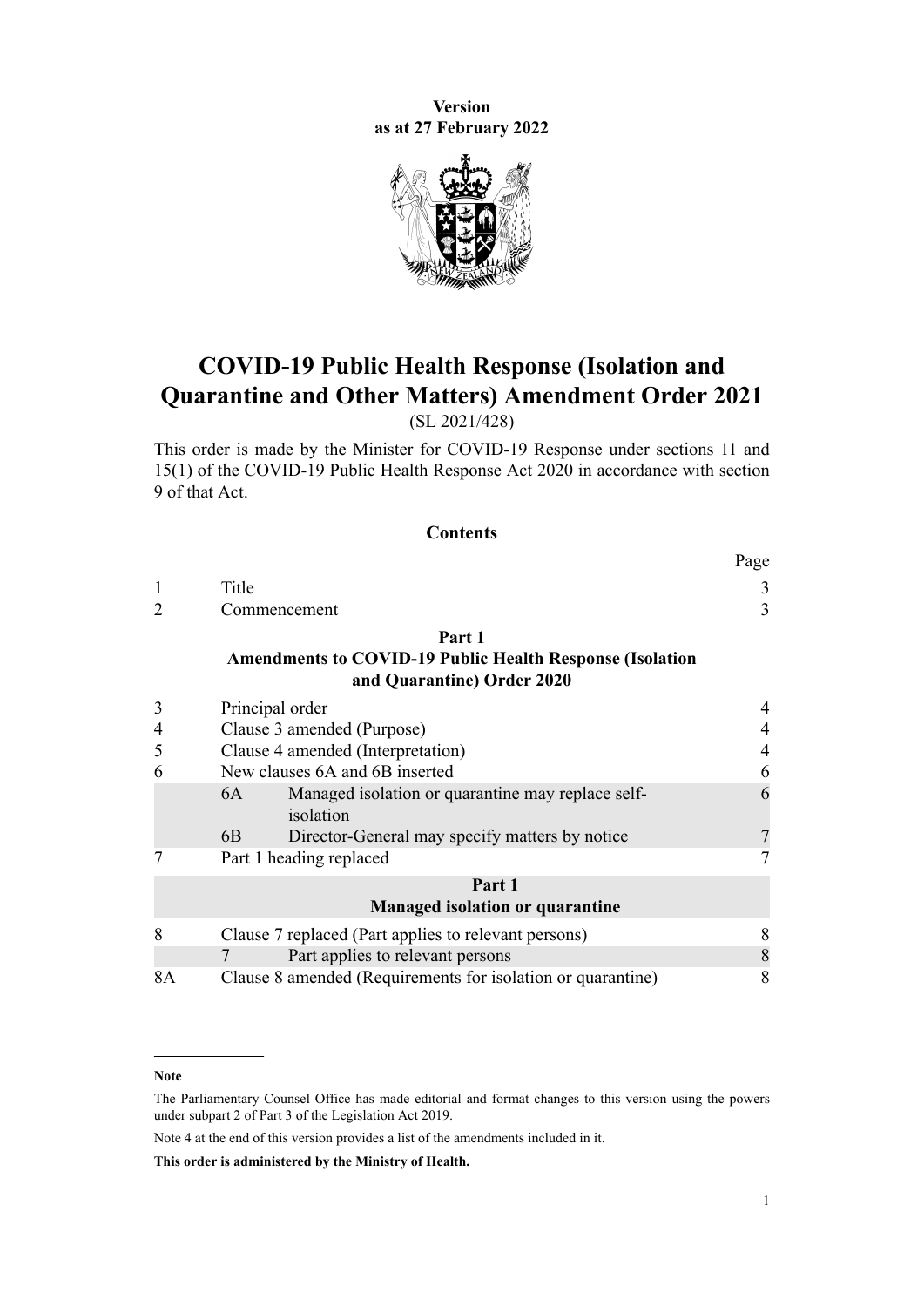|          | <b>COVID-19 Public Health Response (Isolation and</b><br><b>Quarantine and Other Matters) Amendment Order</b><br>2021 | Version as at<br>27 February 2022 |
|----------|-----------------------------------------------------------------------------------------------------------------------|-----------------------------------|
| 8B       | Clause 9 replaced (Medical examination and testing requirements<br>in isolation or quarantine)                        | 8                                 |
| 9        | Clause 10 amended (Period of isolation or quarantine)                                                                 | 8                                 |
| 10       | Clause 11 amended (Early end to period of isolation or quarantine<br>for certain people)                              | 9                                 |
| 10A      | Clause 13A amended (Leaving place of isolation or quarantine for<br>purpose of approved event or programme)           | 9                                 |
| 11       | Clause 14A amended (Designation of relevant persons as fellow<br>residents)                                           | 9                                 |
| 12       | Part 1A heading replaced                                                                                              | 10                                |
|          | Part 1A<br>Self-isolation until day 3 negative test                                                                   |                                   |
| 13       | Clause 15B replaced (Part applies to relevant workers)                                                                | 10                                |
|          | Application of this Part<br>15B                                                                                       | 10                                |
| 14       | Clause 15C revoked (Requirement to notify Ministry of Health)                                                         | 10                                |
| 15       | Clause 15D amended (Requirements for self-isolation)                                                                  | 10                                |
| 16       | Clauses 15DA to 15DC revoked                                                                                          | 10                                |
| 17       | Clause 15E amended (Period of self-isolation)                                                                         | 10                                |
| 18       | Clause 15F amended (Medical examination and testing)                                                                  | 10                                |
| 19       | Clause 15G amended (Leaving place of self-isolation)                                                                  | 11                                |
| 20       | New clause 15GA inserted (Monitoring and testing after period of<br>self-isolation)                                   | 11                                |
|          | Monitoring and testing after period of self-isolation<br>15GA                                                         | 11                                |
| 21<br>22 | Part 1B revoked<br>Part 1C heading replaced                                                                           | 11<br>11                          |
|          | Part 1C                                                                                                               |                                   |
|          | Self-isolation after managed isolation or quarantine                                                                  |                                   |
| 23       | Clause 15GL amended (Interpretation)                                                                                  | 11                                |
| 24       | Clause 15GM amended (Application of this subpart)                                                                     | 12                                |
| 24A      | Clause 15GN amended (Period of self-isolation)                                                                        | 12                                |
| 25       | Clause 15GO amended (Requirement to notify Ministry of Health)                                                        | 12                                |
| 26       | Clause 15GP amended (Requirements for self-isolation)                                                                 | 12                                |
| 27       | Clause 15GR replaced (Medical examination and testing)                                                                | 13                                |
| 28       | Clause 15GS amended (Remaining at place of self-isolation)                                                            | 13                                |
| 29       | Clause 15GT replaced (Requirement for other residents)                                                                | 14                                |
|          | 15GT<br>Requirement for other residents                                                                               | 14                                |
| 30       | New Part 1D inserted                                                                                                  | 14                                |
|          | Part 1D                                                                                                               |                                   |
|          | <b>Self-isolation for 7 days</b>                                                                                      |                                   |
|          | 15 <sub>HA</sub><br>Interpretation                                                                                    | 14                                |
|          | Subpart 1—Requirements for self-isolation                                                                             |                                   |
|          | 15HB<br>Application of this subpart                                                                                   | 14                                |
|          |                                                                                                                       |                                   |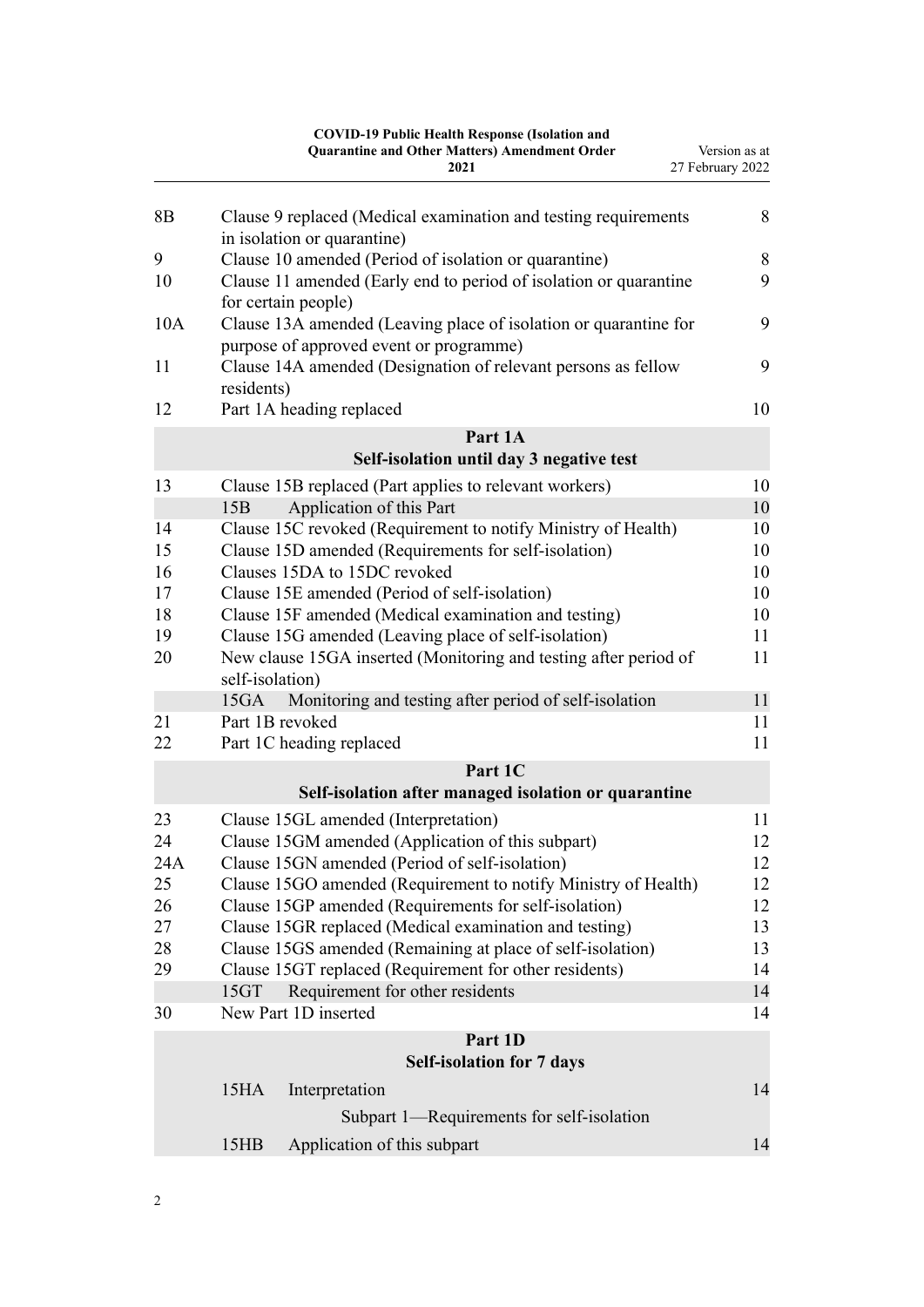<span id="page-2-0"></span>

| Version as at<br>27 February 2022 |                                           | <b>COVID-19 Public Health Response (Isolation and</b><br><b>Quarantine and Other Matters) Amendment Order</b><br>2021 | cl <sub>2</sub> |
|-----------------------------------|-------------------------------------------|-----------------------------------------------------------------------------------------------------------------------|-----------------|
|                                   |                                           |                                                                                                                       |                 |
|                                   | 15HC                                      | Period of self-isolation                                                                                              | 14              |
|                                   | 15HD                                      | Remaining at place of self-isolation and other restrictions                                                           | 15              |
|                                   | 15HE                                      | Medical examination and testing                                                                                       | 15              |
|                                   | 15HF                                      | Monitoring of compliance                                                                                              | 16              |
|                                   | 15 <sub>H</sub> G                         | Leaving place of self-isolation for essential movement                                                                | 16              |
|                                   |                                           | Subpart 2—Requirement for other residents                                                                             |                 |
|                                   | 15 <sub>HI</sub>                          | Requirement for other residents                                                                                       | 17              |
| 30A                               |                                           | Clause 16 revoked (Appointment of site managers)                                                                      | 18              |
| 30B                               |                                           | Clause 17 amended (Restriction on entry to MIQF)                                                                      | 18              |
| 30C                               |                                           | Clause 18 amended (Duty to remain at MIQF for risk assessment)                                                        | 18<br>18        |
| 31                                | Clause 20 amended (Infringement offences) |                                                                                                                       |                 |
| 32                                |                                           | Schedule 1 amended                                                                                                    | 18              |
| 33                                |                                           | Schedule 2 revoked                                                                                                    | 18              |
|                                   |                                           | Part 2                                                                                                                |                 |
|                                   |                                           | <b>Amendment to COVID-19 Public Health Response (Maritime</b>                                                         |                 |
|                                   |                                           | Border) Order (No 2) 2020                                                                                             |                 |
| 34                                |                                           | Principal order                                                                                                       | 19              |
| 35                                |                                           | Clause 4 amended (Interpretation)                                                                                     | 19              |
|                                   |                                           | Part 3                                                                                                                |                 |
|                                   |                                           | <b>Amendment to COVID-19 Public Health Response (Required</b><br><b>Testing) Order 2020</b>                           |                 |
| 36                                |                                           | Principal order                                                                                                       | 19              |
| 37                                |                                           | Schedule 1 amended                                                                                                    | 19              |
|                                   |                                           | <b>Schedule 1</b>                                                                                                     | 20              |
|                                   |                                           | New Part 6 inserted into Schedule 1 of COVID-19 Public                                                                |                 |
|                                   |                                           | <b>Health Response (Isolation and Quarantine) Order 2020</b>                                                          |                 |
|                                   |                                           | <b>Schedule 2</b>                                                                                                     | 22              |
|                                   |                                           | New Part 2 inserted into Schedule 1 of COVID-19 Public<br><b>Health Response (Required Testing) Order 2020</b>        |                 |
|                                   |                                           |                                                                                                                       |                 |

# **Order**

# **1 Title**

This order is the COVID-19 Public Health Response (Isolation and Quarantine and Other Matters) Amendment Order 2021.

# **2 Commencement**

This order comes into force as follows:

- (a) [clause 10\(1\)](#page-8-0) comes into force at 11.59 pm on 16 January 2022:
- (b) the rest of this order comes into force at 11.59 pm on 27 February 2022.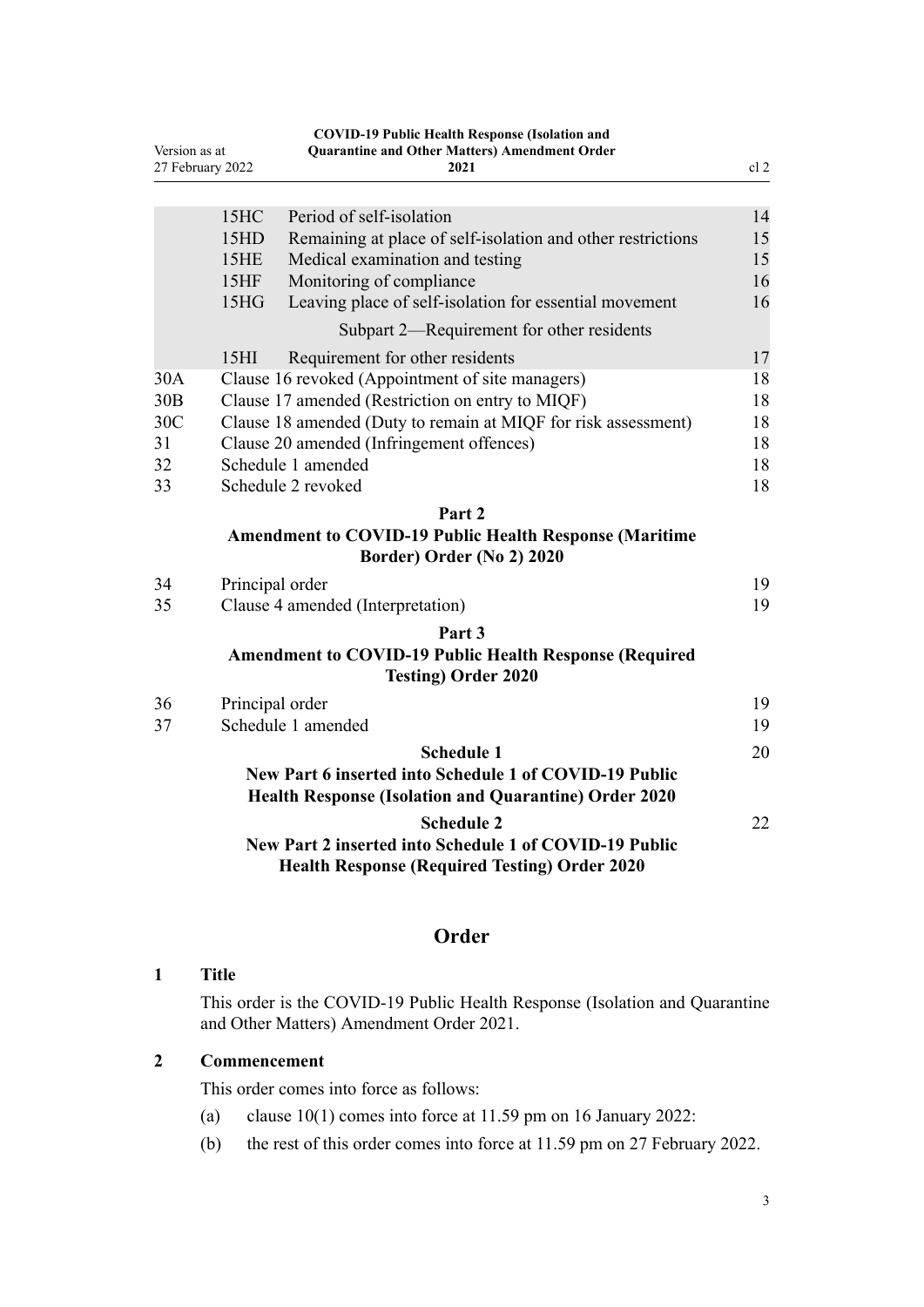<span id="page-3-0"></span>Clause 2: replaced, at 11.58 pm on 16 January 2022, by [clause 31](http://legislation.govt.nz/pdflink.aspx?id=LMS629331) of the COVID-19 Public Health Response (Air Border and Isolation and Quarantine) Amendment Order 2022 (SL 2022/2).

# **Part 1**

# **Amendments to COVID-19 Public Health Response (Isolation and Quarantine) Order 2020**

# **3 Principal order**

This Part amends the [COVID-19 Public Health Response \(Isolation and Quar‐](http://legislation.govt.nz/pdflink.aspx?id=LMS401666) [antine\) Order 2020.](http://legislation.govt.nz/pdflink.aspx?id=LMS401666)

## **4 Clause 3 amended (Purpose)**

Replace [clause 3\(a\)](http://legislation.govt.nz/pdflink.aspx?id=LMS401672) with:

(a) setting out the requirements for people who must be isolated or quaran‐ tined in a managed isolation or quarantine facility or other place, or who must self-isolate, in accordance with this order (for example, on arrival in New Zealand), including risk-based provision for when isolation or quarantine or self-isolation ends; and

## **5 Clause 4 amended (Interpretation)**

(1) In clause  $4(1)$ , insert in their appropriate alphabetical order:

**Air Border Order** means the COVID-19 Public Health Response (Air Border) Order 2021

**approved sports or cultural group** means a group whose members are treated as fellow travellers of each other under clause 9(4) of the Air Border Order

**contactless delivery** means delivery while maintaining physical distancing from all other persons

**country** has the meaning given by clause 4 of the Air Border Order

**Director-General notice** means a notice made under clause 6B

**face covering** means—

- (a) a face covering of a type specified in a Director-General notice for the purposes of this definition; or
- (b) if no type is specified, a covering of any type that—
	- (i) covers the nose and mouth of a person; and
	- (ii) is secured to the person's head by ear loops or a head loop

**fellow traveller**, of a person,—

- (a) has the meaning given by clause 36(2) of the Air Border Order; but
- (b) in relation to a person self-isolating under this order, includes the other people in an approved sports or cultural group to which the person belongs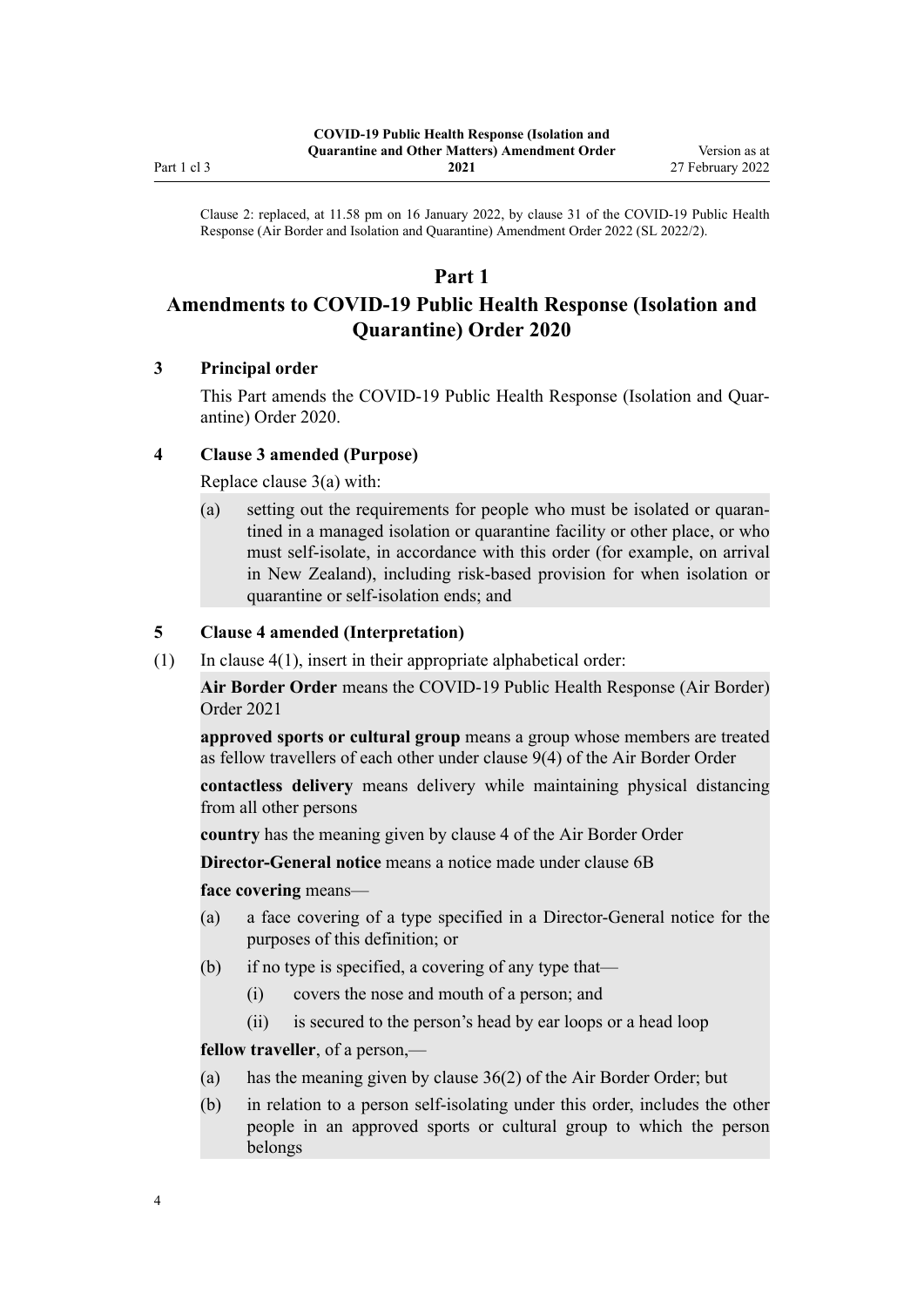27 February 2022

**medical attendant** has the meaning given by clause 4 of the Air Border Order **medical officer of health** has the meaning given by section 2(1) of the Health Act 1956

**place of self-isolation**, for a person, has the meaning given by clause 15D, 15GL, or 15HA

**security designated aerodrome** has the meaning given by section 2(1) of the Civil Aviation Act 1990

(2) In clause  $4(1)$ , replace definitions as follows:

**overseas-based aircrew member** means an overseas-based aircrew member as defined by clause 4 of the Air Border Order and to whom Schedule 5 of that order applies

**period of self-isolation** has the meaning given by clause 15E, 15GL, or 15HC

**relevant worker** has the meaning given by clause 4 of the Air Border Order

- (3) In [clause 4\(1\)](http://legislation.govt.nz/pdflink.aspx?id=LMS401701), definition of **fellow resident**,—
	- (a) after "of any person", insert "who is isolated or quarantined in accord‐ ance with Part 1"; and
	- (b) in paragraph (b)(i), replace "the site manager of the MIQF" with "the chief executive".
- (4) In clause  $4(1)$ , revoke the following definitions:

#### **aircrew member**

#### **New Zealand-based aircrew member**

#### **site manager**.

Version as at

Clause 5(1) new definition **contactless delivery**: inserted, at 11.58 pm on 27 February 2022, by [clause 4\(1\)](http://legislation.govt.nz/pdflink.aspx?id=LMS650691) of the COVID-19 Public Health Response (Isolation and Quarantine and Other Matters) Amendment Order 2021 Amendment Order 2022 (SL 2022/48).

Clause 5(1) new definition **face covering**: inserted, at 11.58 pm on 27 February 2022, by [clause 4\(2\)](http://legislation.govt.nz/pdflink.aspx?id=LMS650691) of the COVID-19 Public Health Response (Isolation and Quarantine and Other Matters) Amendment Order 2021 Amendment Order 2022 (SL 2022/48).

Clause 5(1) new definition **international aircrew member**: revoked, at 11.58 pm on 16 January 2022, by [clause 32\(1\)](http://legislation.govt.nz/pdflink.aspx?id=LMS629337) of the COVID-19 Public Health Response (Air Border and Isolation and Quarantine) Amendment Order 2022 (SL 2022/2).

Clause 5(2) new definition **aircrew member**: revoked, at 11.58 pm on 16 January 2022, by [clause](http://legislation.govt.nz/pdflink.aspx?id=LMS629337) [32\(2\)](http://legislation.govt.nz/pdflink.aspx?id=LMS629337) of the COVID-19 Public Health Response (Air Border and Isolation and Quarantine) Amend‐ ment Order 2022 (SL 2022/2).

Clause 5(2) new definition **overseas-based aircrew member**: inserted, at 11.58 pm on 27 February 2022, by [clause 4\(3\)](http://legislation.govt.nz/pdflink.aspx?id=LMS650691) of the COVID-19 Public Health Response (Isolation and Quarantine and Other Matters) Amendment Order 2021 Amendment Order 2022 (SL 2022/48).

Clause 5(3): replaced, at 11.58 pm on 27 February 2022, by [clause 4\(4\)](http://legislation.govt.nz/pdflink.aspx?id=LMS650691) of the COVID-19 Public Health Response (Isolation and Quarantine and Other Matters) Amendment Order 2021 Amendment Order 2022 (SL 2022/48).

Clause 5(4): inserted, at 11.58 pm on 27 February 2022, by [clause 4\(4\)](http://legislation.govt.nz/pdflink.aspx?id=LMS650691) of the COVID-19 Public Health Response (Isolation and Quarantine and Other Matters) Amendment Order 2021 Amendment Order 2022 (SL 2022/48).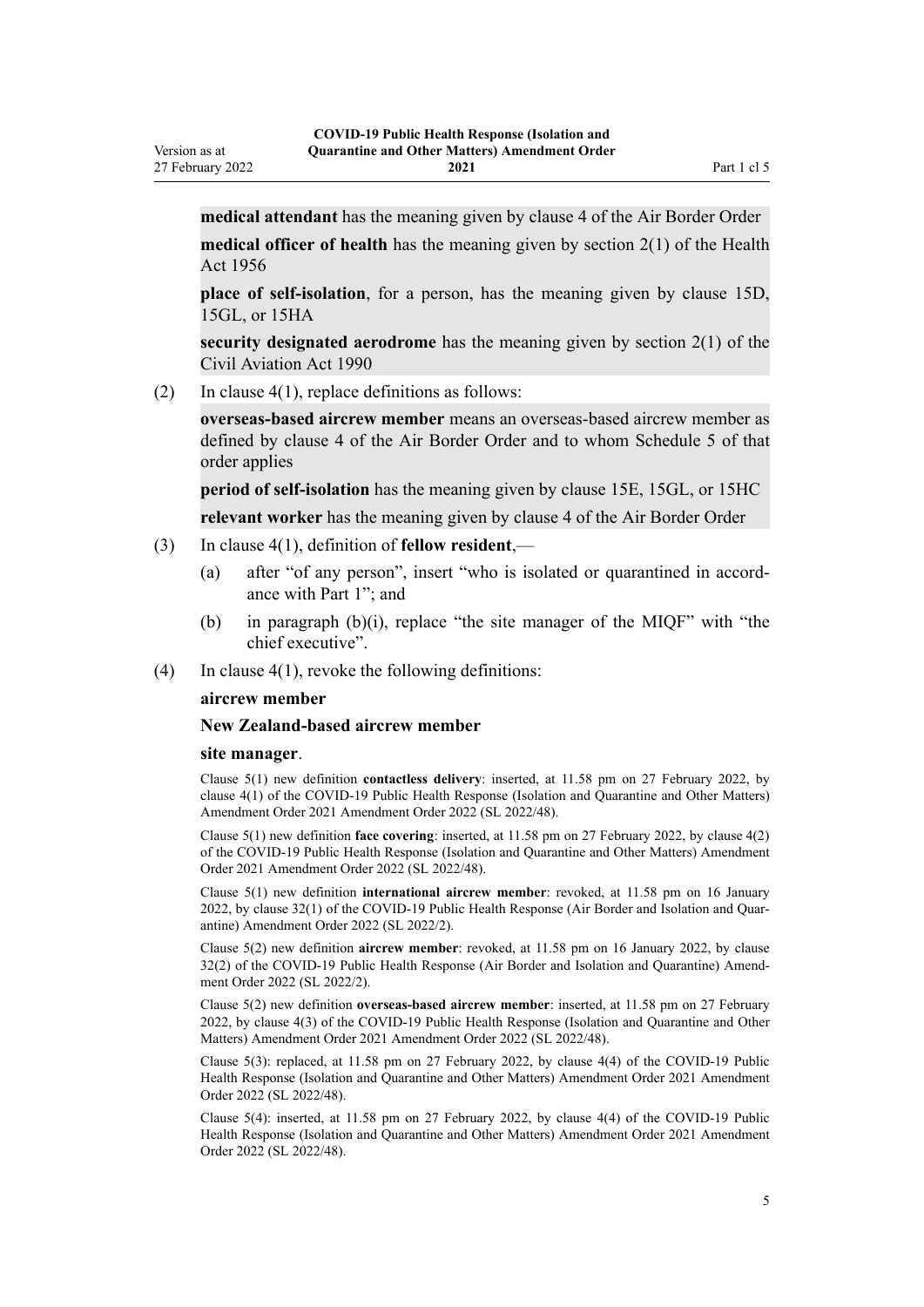## <span id="page-5-0"></span>**6 New clauses 6A and 6B inserted**

After [clause 6,](http://legislation.govt.nz/pdflink.aspx?id=LMS401703) insert:

#### **6A Managed isolation or quarantine may replace self-isolation**

- (1) A person who is self-isolating under Part 1A, 1C, or 1D (the **relevant self-iso‐ lation Part**) must instead be isolated or quarantined in accordance with Part 1 in a situation described by subclause (2) or (3).
- (2) One situation is that—
	- (a) a medical officer of health or a health protection officer has assessed that—
		- (i) the person is at high risk of having COVID-19 or, if the person were to have COVID-19, they would be at high risk of transmitting it; and
		- (ii) the risk is not adequately managed by self-isolation under the rele‐ vant self-isolation Part; and
	- (b) the chief executive has confirmed that there is capacity for the person to be isolated or quarantined.
- (3) Another situation is that—
	- (a) the decision maker under clause  $15G(e)$ ,  $15GS(1)(da)$ , or  $15HG(1)(f)$  is satisfied that the person needs to leave to move to a place of isolation or quarantine (for example, for temporary or emergency care while they are sick); and
	- (b) the chief executive has confirmed that there is capacity for the person to be isolated or quarantined.
- (4) The person's period of isolation or quarantine under Part 1—
	- (a) has the start time defined by clause 10 (so that any period of self-isola‐ tion is counted towards it); and
	- (b) ends—
		- (i) at the time determined by a medical officer of health or a health protection officer; but
		- (ii) no later than the 10th day after their start time, unless the officer is satisfied that—
			- (A) the person does not meet the low-risk indicators; or
			- (B) the person has received a positive result from any COVID-19 test.
- (5) Despite subclauses (1) to (4), the relevant self-isolation Part again applies to the person instead of Part 1 if a medical officer of health or a health protection officer is satisfied that the basis for applying Part 1 no longer applies.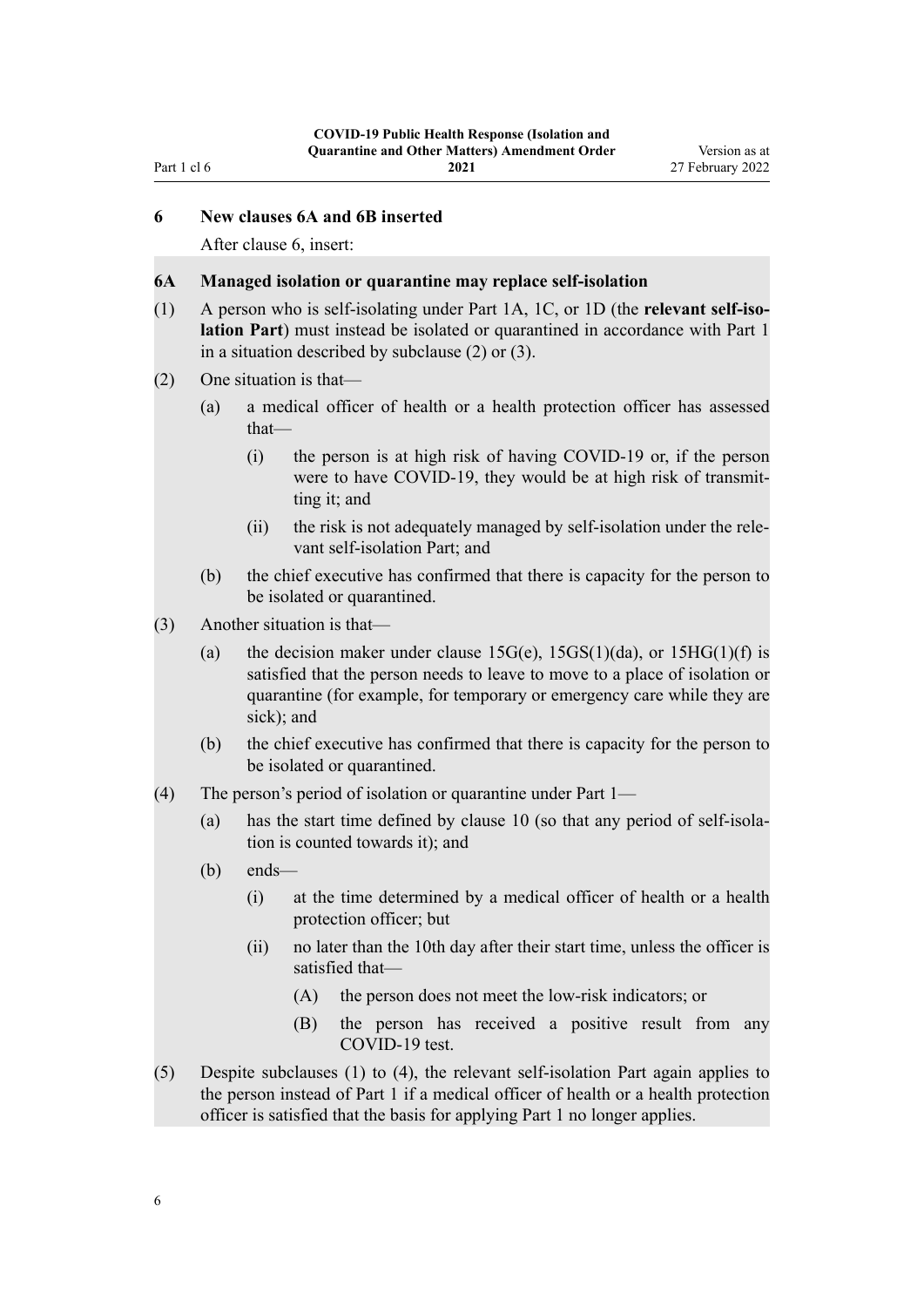<span id="page-6-0"></span>(6) To avoid doubt, if the relevant self-isolation Part again applies to the person, their period of self-isolation remains as defined by that Part (so that it ends when it would have even if Part 1 had not applied).

## **6B Director-General may specify matters by notice**

- (1) The Director-General may, by notice, specify anything that this order says may or must be specified by notice.
- (2) A notice made under this clause is secondary legislation (*see* Part 3 of the Legislation Act 2019 for publication requirements), unless it applies only to 1 or more named persons, places, or things.
- (3) A notice made under this clause for 1 or more named persons (an **individual notice**) must be notified in writing to the applicant and any named person or persons.
- (4) A notice, or an amendment to a notice, must be published (for secondary legis‐ lation) or notified (for individual exemptions) as soon as practicable after it is made.
- (5) An exemption, or an amendment to an exemption, may come into force before it is published (for secondary legislation) or notified (for individual exemp‐ tions) if the Director-General is satisfied that the exemption or amendment should come into force urgently.
- (6) In that case,—
	- (a) the effect of the exemption (or amendment) must be publicly announced before it comes into force; and
	- (b) the exemption or amendment must be published under the Legislation Act 2019 (for secondary legislation) or notified (for individual exemptions) as soon as practicable after it comes into force.

| Legislation Act 2019 requirements for secondary legislation made under this clause |                                                                                                |                    |  |
|------------------------------------------------------------------------------------|------------------------------------------------------------------------------------------------|--------------------|--|
| <b>Publication</b>                                                                 | The maker must publish it in accordance with the<br>Legislation (Publication) Regulations 2021 | LA19 s $74(1)(aa)$ |  |
| <b>Presentation</b>                                                                | The Minister must present it to the House of<br>Representatives                                | LA19 s 114         |  |
| <b>Disallowance</b>                                                                | It may be disallowed by the House of Representatives                                           | LA19 ss 115, 116   |  |
| This note is not part of the order.                                                |                                                                                                |                    |  |

Clause 6 new clause  $6A(2)$ : replaced, at 11.58 pm on 27 February 2022, by [clause 5](http://legislation.govt.nz/pdflink.aspx?id=LMS650692) of the COVID-19 Public Health Response (Isolation and Quarantine and Other Matters) Amendment Order 2021 Amendment Order 2022 (SL 2022/48).

# **7 Part 1 heading replaced**

Replace the [Part 1](http://legislation.govt.nz/pdflink.aspx?id=LMS401726) heading with:

# **Part 1 Managed isolation or quarantine**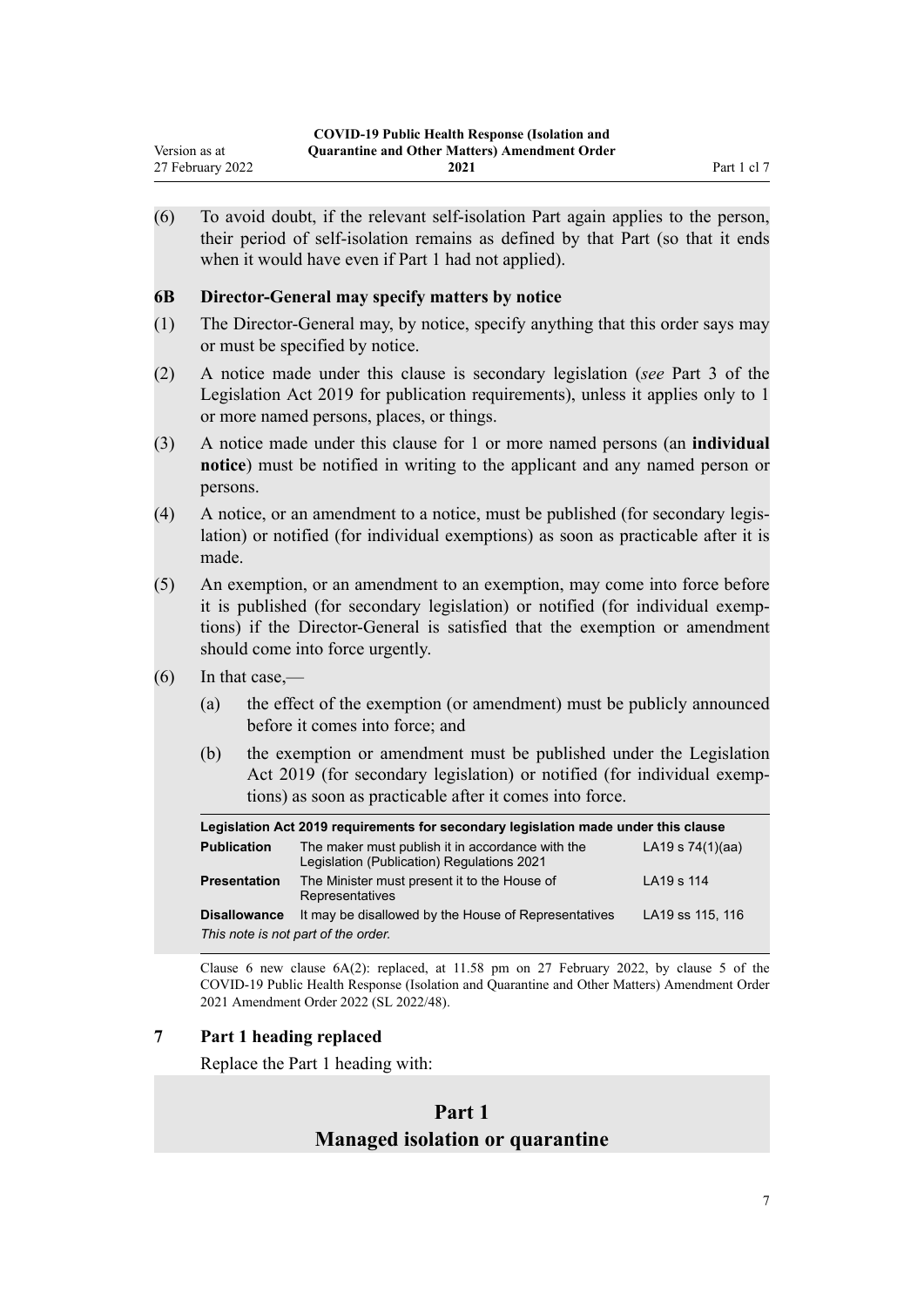#### **8 Clause 7 replaced (Part applies to relevant persons)**

Replace [clause 7](http://legislation.govt.nz/pdflink.aspx?id=LMS401705) with:

<span id="page-7-0"></span>Part 1 cl 8

#### **7 Part applies to relevant persons**

This Part applies to a person who is required to be isolated or quarantined in accordance with this Part or this order, whether by or under the Air Border Order, this order, or another enactment (a **relevant person**).

### **8A Clause 8 amended (Requirements for isolation or quarantine)**

In [clause 8\(1\)](http://legislation.govt.nz/pdflink.aspx?id=LMS401706), after "isolated or quarantined", insert "in their place of isolation or quarantine".

Clause 8A: inserted, at 11.58 pm on 27 February 2022, by [clause 6](http://legislation.govt.nz/pdflink.aspx?id=LMS650696) of the COVID-19 Public Health Response (Isolation and Quarantine and Other Matters) Amendment Order 2021 Amendment Order 2022 (SL 2022/48).

#### **8B Clause 9 replaced (Medical examination and testing requirements in isolation or quarantine)**

Replace [clause 9](http://legislation.govt.nz/pdflink.aspx?id=LMS401707) with:

## **9 Medical examination and testing**

During their period of isolation or quarantine, a relevant person must do the following as directed by a medical officer of health or a health protection officer:

- (a) undergo medical examination and testing for COVID-19 at the times, and using the methods, directed; and
- (b) report for medical examination and testing if directed; and
- (c) report the results of the testing to the Ministry of Health if directed.

Clause 8B: inserted, at 11.58 pm on 27 February 2022, by [clause 6](http://legislation.govt.nz/pdflink.aspx?id=LMS650696) of the COVID-19 Public Health Response (Isolation and Quarantine and Other Matters) Amendment Order 2021 Amendment Order 2022 (SL 2022/48).

#### **9 Clause 10 amended (Period of isolation or quarantine)**

- (1) In clause  $10(1)(b)$ , replace "20th day" with "28th day".
- (2) Replace clause  $10(5)$  and (6) with:
- (5) The chief executive may, at the request of the person or someone acting on their behalf, authorise the person's period of isolation or quarantine to end up to 7 days later than it would otherwise end under this clause.

Clause 9(1): inserted, at 11.58 pm on 27 February 2022, by [clause 7\(1\)](http://legislation.govt.nz/pdflink.aspx?id=LMS650697) of the COVID-19 Public Health Response (Isolation and Quarantine and Other Matters) Amendment Order 2021 Amendment Order 2022 (SL 2022/48).

Clause 9(2) new clause 10(5): replaced, at 11.58 pm on 27 February 2022, by [clause 7\(2\)](http://legislation.govt.nz/pdflink.aspx?id=LMS650697) of the COVID-19 Public Health Response (Isolation and Quarantine and Other Matters) Amendment Order 2021 Amendment Order 2022 (SL 2022/48).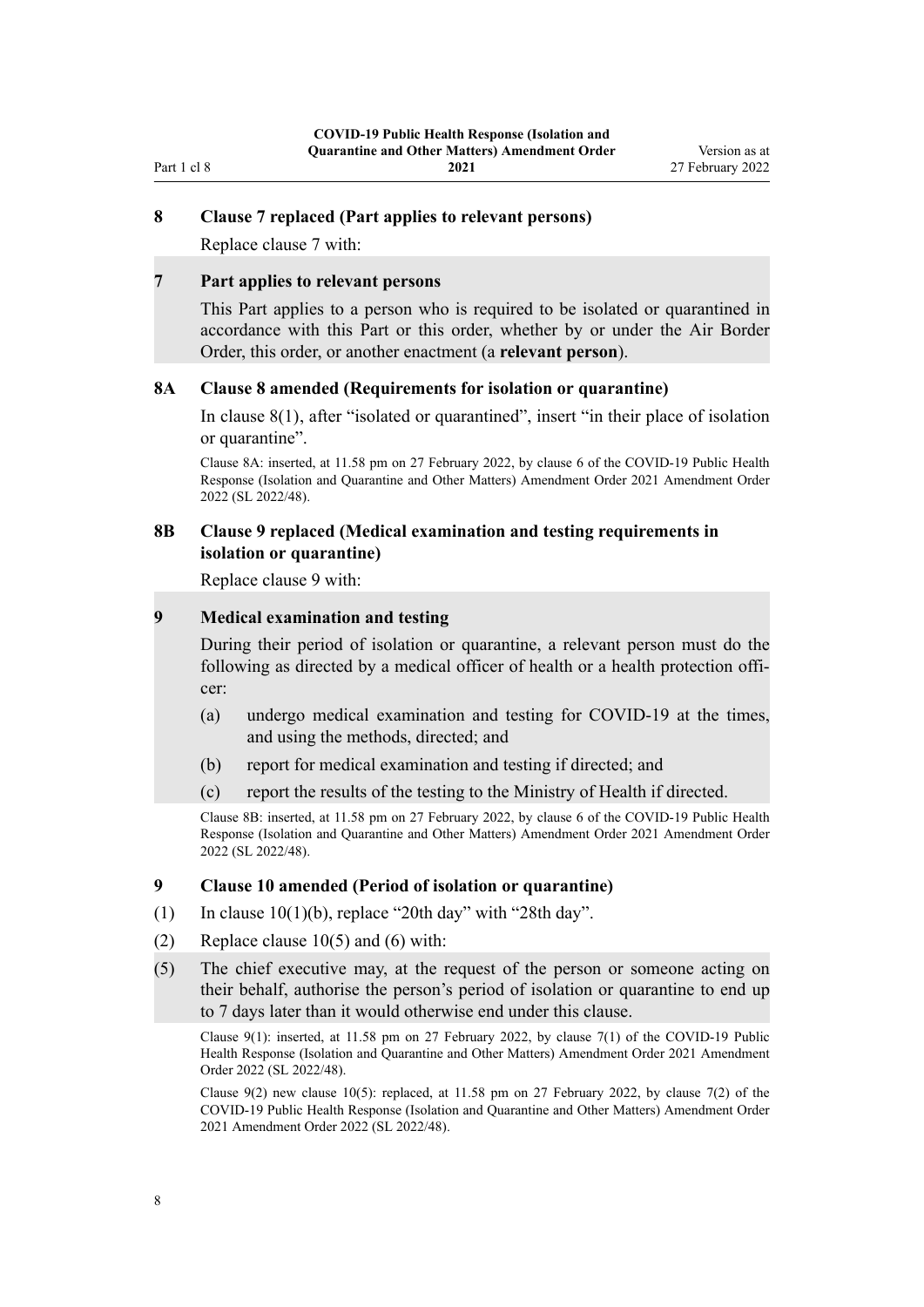# <span id="page-8-0"></span>**10 Clause 11 amended (Early end to period of isolation or quarantine for certain people)**

- (1) In clause  $11(2)$ , replace "3 hours" with "6 hours".
- (1A) In [clause 11\(2\),](http://legislation.govt.nz/pdflink.aspx?id=LMS401717) replace "the site manager" with "the chief executive".
- (2) Replace [clause 11\(3\)](http://legislation.govt.nz/pdflink.aspx?id=LMS401717) with:
- (3) Subclause (4) applies to a person who is scheduled to depart from New Zea‐ land during the period under clause 10(1) (a **scheduled departer**), other than a person who arrived in New Zealand as—
	- (a) an overseas-based aircrew member; or
	- (b) a medical attendant.
- (3) Replace [clause 11\(4A\)\(b\)](http://legislation.govt.nz/pdflink.aspx?id=LMS401717) with:
	- (b) is not ordinarily resident in New Zealand and arrived in New Zealand as a medical attendant.
- (4) Revoke [clause 11\(4D\)](http://legislation.govt.nz/pdflink.aspx?id=LMS401717) and the heading above it.
- (5) Revoke [clause 11\(6\) and \(7\)](http://legislation.govt.nz/pdflink.aspx?id=LMS401717) and the heading above them.

Clause 10(1A): inserted, at 11.58 pm on 27 February 2022, by [clause 8](http://legislation.govt.nz/pdflink.aspx?id=LMS650698) of the COVID-19 Public Health Response (Isolation and Quarantine and Other Matters) Amendment Order 2021 Amendment Order 2022 (SL 2022/48).

Clause 10(2): replaced, at 11.58 pm on 16 January 2022, by [clause 33\(1\)](http://legislation.govt.nz/pdflink.aspx?id=LMS629339) of the COVID-19 Public Health Response (Air Border and Isolation and Quarantine) Amendment Order 2022 (SL 2022/2).

Clause 10(3): replaced, at 11.58 pm on 16 January 2022, by [clause 33\(2\)](http://legislation.govt.nz/pdflink.aspx?id=LMS629339) of the COVID-19 Public Health Response (Air Border and Isolation and Quarantine) Amendment Order 2022 (SL 2022/2).

#### **10A Clause 13A amended (Leaving place of isolation or quarantine for purpose of approved event or programme)**

Replace [clause 13A\(3\)](http://legislation.govt.nz/pdflink.aspx?id=LMS650107) with:

(3) Clause 8(3) and (4) does not apply to the person while they have left their room in accordance with subclause (1).

Clause 10A: inserted, at 11.58 pm on 27 February 2022, by [clause 9](http://legislation.govt.nz/pdflink.aspx?id=LMS650700) of the COVID-19 Public Health Response (Isolation and Quarantine and Other Matters) Amendment Order 2021 Amendment Order 2022 (SL 2022/48).

#### **11 Clause 14A amended (Designation of relevant persons as fellow residents)**

- $(1)$  In clause  $14A(1)$ ,
	- (a) replace "The site manager of an MIQF" with "The chief executive"; and
	- (b) in paragraph (b), replace "the site manager" with "the chief executive".
- (2) Revoke [clause 14A\(2\)](http://legislation.govt.nz/pdflink.aspx?id=LMS415251).

Clause 11(1): inserted, at 11.58 pm on 27 February 2022, by [clause 10](http://legislation.govt.nz/pdflink.aspx?id=LMS650701) of the COVID-19 Public Health Response (Isolation and Quarantine and Other Matters) Amendment Order 2021 Amendment Order 2022 (SL 2022/48).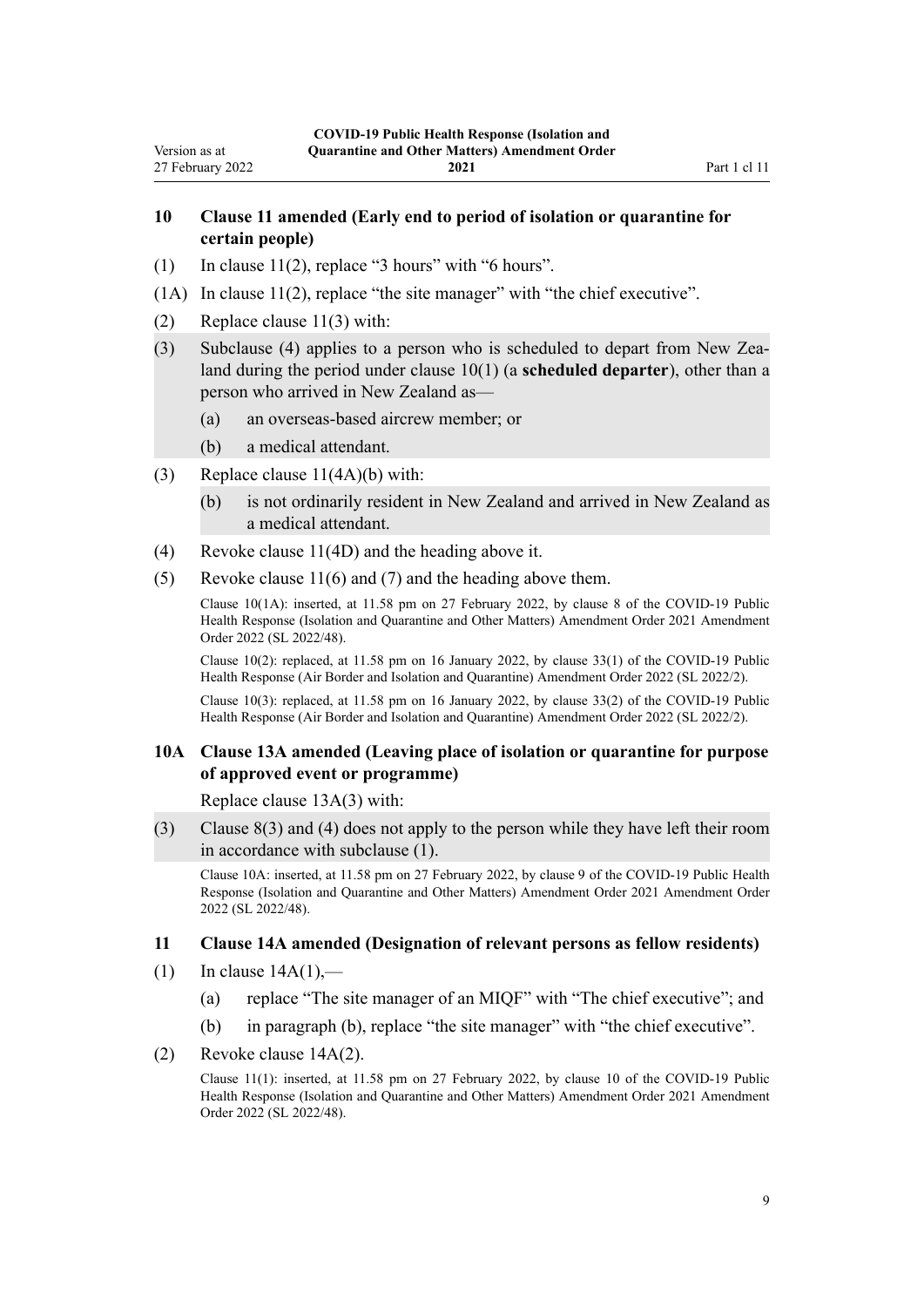<span id="page-9-0"></span>Part 1 cl 12

**2021**

# **12 Part 1A heading replaced**

Replace the [Part 1A](http://legislation.govt.nz/pdflink.aspx?id=LMS415267) heading with:

# **Part 1A Self-isolation until day 3 negative test**

#### **13 Clause 15B replaced (Part applies to relevant workers)**

Replace [clause 15B](http://legislation.govt.nz/pdflink.aspx?id=LMS415259) with:

### **15B Application of this Part**

This Part applies to a person who is required to self-isolate in accordance with this Part, whether by or under the Air Border Order, this order, or another enactment.

# **14 Clause 15C revoked (Requirement to notify Ministry of Health)**

Revoke [clause 15C.](http://legislation.govt.nz/pdflink.aspx?id=LMS415261)

## **15 Clause 15D amended (Requirements for self-isolation)**

- (1) In [clause 15D\(1\)](http://legislation.govt.nz/pdflink.aspx?id=LMS415262), replace "A relevant worker" with "The person".
- (2) In [clause 15D\(2\),](http://legislation.govt.nz/pdflink.aspx?id=LMS415262) replace "notified to the Ministry of Health as their place of self-isolation" with "whose details are provided under clause 25 of the Air Border Order (the **place of self-isolation**)".
- (3) In [clause 15D\(4\)\(b\)](http://legislation.govt.nz/pdflink.aspx?id=LMS415262), replace "the relevant worker's or another person's" with "any person's".

## **16 Clauses 15DA to 15DC revoked**

Revoke [clauses 15DA to 15DC.](http://legislation.govt.nz/pdflink.aspx?id=LMS439201)

#### **17 Clause 15E amended (Period of self-isolation)**

In [clause 15E,](http://legislation.govt.nz/pdflink.aspx?id=LMS415264) replace "A relevant worker's" with "The person's".

#### **18 Clause 15F amended (Medical examination and testing)**

Replace [clause 15F\(1\)](http://legislation.govt.nz/pdflink.aspx?id=LMS415265) with:

- (1) The person must do the following, after at least 48 hours have passed since the time and date of their arrival in New Zealand, as required by a Director-General notice:
	- (a) undergo medical examination and testing for COVID-19 at the times, and using the methods, specified; and
	- (b) report for medical examination and testing if required; and
	- (c) report the results of the testing to the Ministry of Health if required.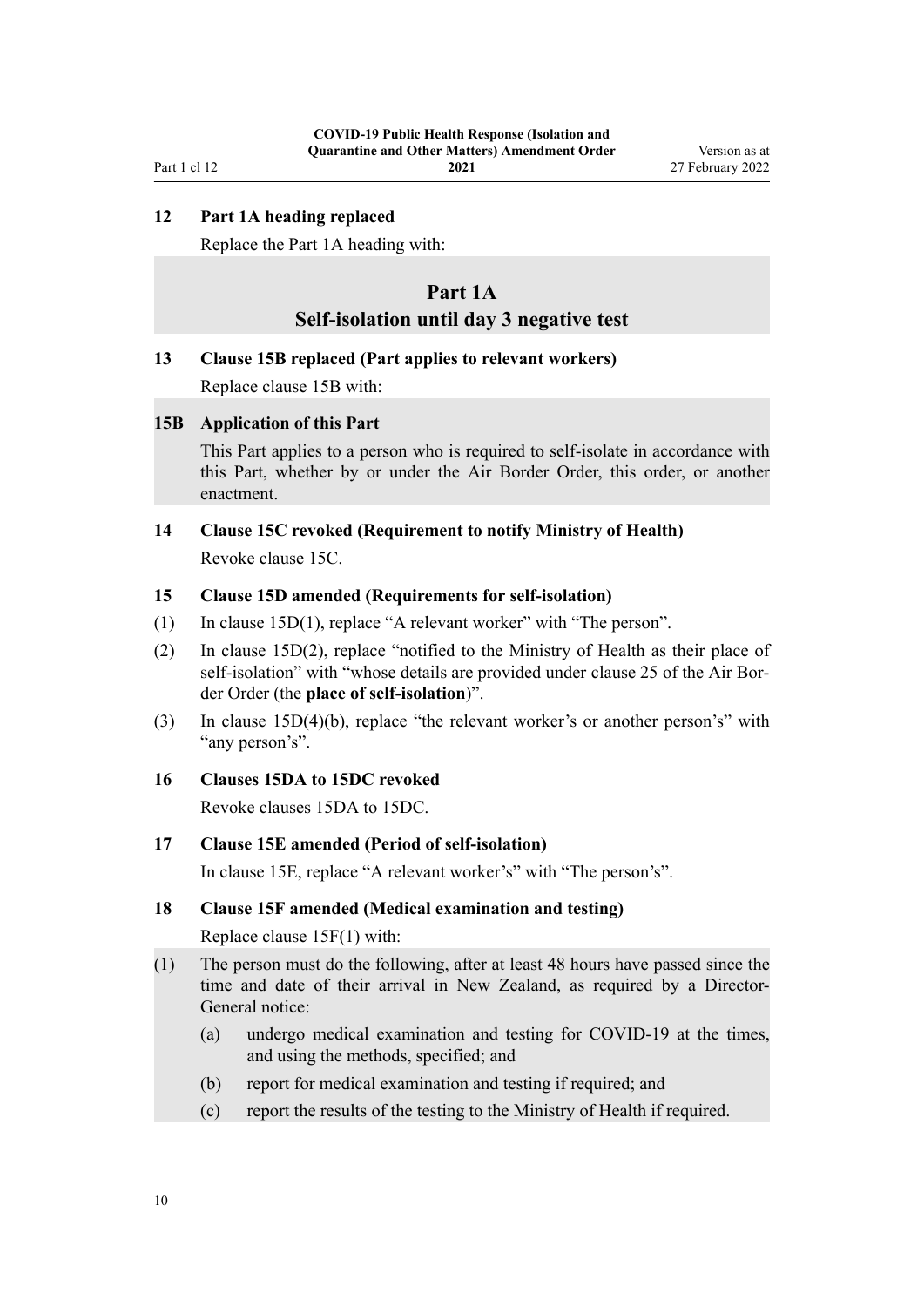<span id="page-10-0"></span>Clause 18: replaced, at 11.58 pm on 27 February 2022, by [clause 11](http://legislation.govt.nz/pdflink.aspx?id=LMS650703) of the COVID-19 Public Health Response (Isolation and Quarantine and Other Matters) Amendment Order 2021 Amendment Order 2022 (SL 2022/48).

#### **19 Clause 15G amended (Leaving place of self-isolation)**

- (1) In [clause 15G](http://legislation.govt.nz/pdflink.aspx?id=LMS415266), replace "A relevant worker is permitted to leave the accommo‐ dation notified to the Ministry of Health as" with "The person, during their period of self-isolation, is permitted to leave".
- (2) In [clause 15G\(e\),](http://legislation.govt.nz/pdflink.aspx?id=LMS415266) replace "another place for" with "a place of".

## **20 New clause 15GA inserted (Monitoring and testing after period of selfisolation)**

After [clause 15G,](http://legislation.govt.nz/pdflink.aspx?id=LMS415266) insert:

## **15GA Monitoring and testing after period of self-isolation**

- (1) The person must comply with this clause from the end of their period of selfisolation until 14 days after the time and date of their arrival in New Zealand.
- (2) They must monitor themselves for symptoms of COVID-19.
- (3) If they have any symptom of COVID-19, they must undergo medical examin‐ ation and testing for COVID-19.
- (4) They must immediately report to the Ministry of Health a positive result that they receive from any COVID-19 test.
- (5) In this clause, **symptoms of COVID-19** means a symptom of COVID-19 that is specified by a Director-General notice under clause 26 of the Air Border Order.

Clause 20 heading: amended, at 11.58 pm on 27 February 2022, by [clause 12\(1\)](http://legislation.govt.nz/pdflink.aspx?id=LMS650704) of the COVID-19 Public Health Response (Isolation and Quarantine and Other Matters) Amendment Order 2021 Amendment Order 2022 (SL 2022/48).

Clause 20 new clause 15GA (former clause 15GAA): renumbered, at 11.58 pm on 27 February 2022, by [clause 12\(2\)](http://legislation.govt.nz/pdflink.aspx?id=LMS650704) of the COVID-19 Public Health Response (Isolation and Quarantine and Other Matters) Amendment Order 2021 Amendment Order 2022 (SL 2022/48).

#### **21 Part 1B revoked**

Revoke [Part 1B](http://legislation.govt.nz/pdflink.aspx?id=LMS585055).

## **22 Part 1C heading replaced**

Replace the [Part 1C](http://legislation.govt.nz/pdflink.aspx?id=LMS596648) heading with:

# **Part 1C Self-isolation after managed isolation or quarantine**

#### **23 Clause 15GL amended (Interpretation)**

(1) In [clause 15GL](http://legislation.govt.nz/pdflink.aspx?id=LMS596636), replace the definition of **day 9** with: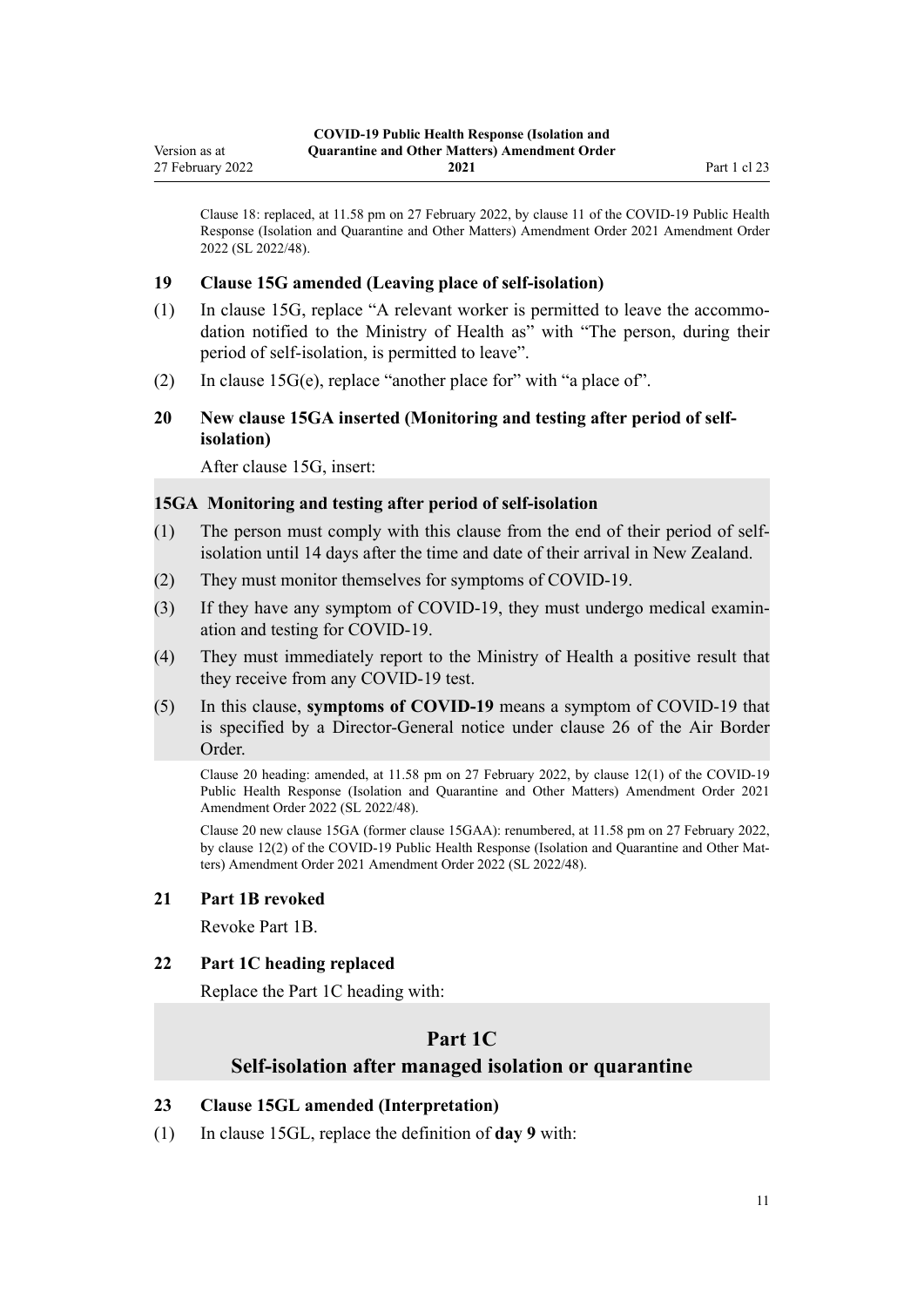**day 5**, for a person, means the 5th day after their start time under clause 10

- (2) In [clause 15GL](http://legislation.govt.nz/pdflink.aspx?id=LMS596636), definition of **period of self-isolation under this Part**,—
	- (a) delete "**under this Part**"; and
	- (b) replace "clause 15GM" with "clause 15GM(1)".

Clause 23(1): inserted, at 11.58 pm on 27 February 2022, by [clause 13](http://legislation.govt.nz/pdflink.aspx?id=LMS650708) of the COVID-19 Public Health Response (Isolation and Quarantine and Other Matters) Amendment Order 2021 Amendment Order 2022 (SL 2022/48).

# **24 Clause 15GM amended (Application of this subpart)**

 $(1)$  In [clause 15GM](http://legislation.govt.nz/pdflink.aspx?id=LMS596637),—

<span id="page-11-0"></span>Part 1 cl 24

- (a) replace "report for, and undergo," with "undergo, or have undergone,"; and
- (b) replace "day 9" with "day 5".
- (2) In [clause 15GM](http://legislation.govt.nz/pdflink.aspx?id=LMS596637), insert as subclause (2):
- (2) This subpart again applies to a person in the situation described by clause 6A(5).

Clause 24(1): inserted, at 11.58 pm on 27 February 2022, by [clause 14](http://legislation.govt.nz/pdflink.aspx?id=LMS650709) of the COVID-19 Public Health Response (Isolation and Quarantine and Other Matters) Amendment Order 2021 Amendment Order 2022 (SL 2022/48).

#### **24A Clause 15GN amended (Period of self-isolation)**

In [clause 15GN](http://legislation.govt.nz/pdflink.aspx?id=LMS596638), replace "day 9" with "day 5".

Clause 24A: inserted, at 11.58 pm on 27 February 2022, by [clause 15](http://legislation.govt.nz/pdflink.aspx?id=LMS650711) of the COVID-19 Public Health Response (Isolation and Quarantine and Other Matters) Amendment Order 2021 Amendment Order 2022 (SL 2022/48).

#### **25 Clause 15GO amended (Requirement to notify Ministry of Health)**

In [clause 15GO\(2\)\(b\),](http://legislation.govt.nz/pdflink.aspx?id=LMS596639) replace "or temporary or emergency care under clause 15GS(d)" with "under clause 15GS(1)(d)".

#### **26 Clause 15GP amended (Requirements for self-isolation)**

- (1) In [clause 15GP\(3\) and \(4\)](http://legislation.govt.nz/pdflink.aspx?id=LMS596640), after "Ministry of Health", insert "or other govern‐ ment agency".
- (2) Replace [clause 15GP\(5\)](http://legislation.govt.nz/pdflink.aspx?id=LMS596640) with:
- (5) They must not permit anyone to enter their place of self-isolation except—
	- (a) another person who lives there; or
	- (b) a fellow traveller; or
	- (c) someone who needs to enter—
		- (i) for contactless delivery of goods while wearing a face covering; or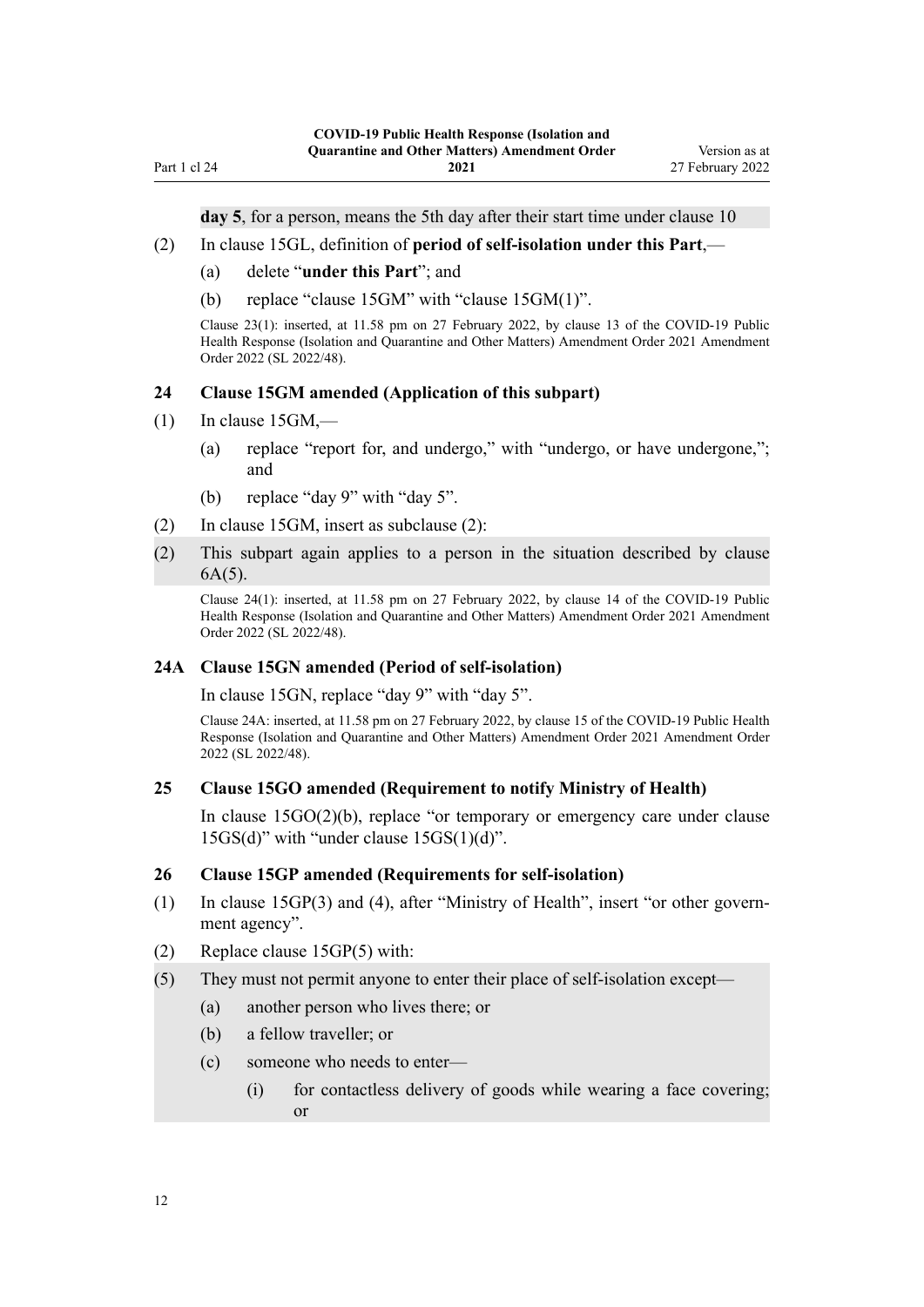- <span id="page-12-0"></span>(ii) to preserve or protect any person's life, health, or safety in an emergency; or
- (iii) to provide any home-help services (excluding cleaning services) for persons who require assistance because of sickness or disability.

#### (6) *[Revoked]*

Clause  $26(2)$  new clause 15GP(6): revoked, at 11.58 pm on 27 February 2022, by [clause 16](http://legislation.govt.nz/pdflink.aspx?id=LMS650712) of the COVID-19 Public Health Response (Isolation and Quarantine and Other Matters) Amendment Order 2021 Amendment Order 2022 (SL 2022/48).

## **27 Clause 15GR replaced (Medical examination and testing)**

Replace [clause 15GR](http://legislation.govt.nz/pdflink.aspx?id=LMS596642) with:

### **15GR Medical examination and testing**

The person must do the following as directed by a medical officer of health or a health protection officer:

- (a) undergo medical examination and testing for COVID-19 using the methods directed—
	- $(i)$  on day 5, unless they have already undergone the medical examination and testing on that day while in an MIQF; and
	- (ii) at any other time during their period of self-isolation that is direc‐ ted; and
- (b) report for medical examination and testing if directed; and
- (c) report the results of the testing to the Ministry of Health if directed.

Clause 27: replaced, at 11.58 pm on 27 February 2022, by [clause 17](http://legislation.govt.nz/pdflink.aspx?id=LMS650715) of the COVID-19 Public Health Response (Isolation and Quarantine and Other Matters) Amendment Order 2021 Amendment Order 2022 (SL 2022/48).

## **28 Clause 15GS amended (Remaining at place of self-isolation)**

- (1) After [clause 15GS\(1\)\(a\)](http://legislation.govt.nz/pdflink.aspx?id=LMS596643), insert:
	- (aa) to do any outdoor exercise in the neighbourhood of their place of selfisolation (but not at any shared exercise facility, such as a swimming pool); or
- (2) In [clause 15GS\(1\)\(b\), \(e\), and \(f\),](http://legislation.govt.nz/pdflink.aspx?id=LMS596643) delete "under this Part".
- (3) Replace [clause 15GS\(1\)\(d\)](http://legislation.govt.nz/pdflink.aspx?id=LMS596643) with:
	- (d) if they need to leave to move to another place of self-isolation in order to preserve their own or another person's life, health, or safety; or
	- (da) if the chief executive is satisfied, based on the advice of a suitably qualified health practitioner, that the person needs to leave to move to a place of isolation or quarantine (for example, for temporary or emergency care while the person is sick); or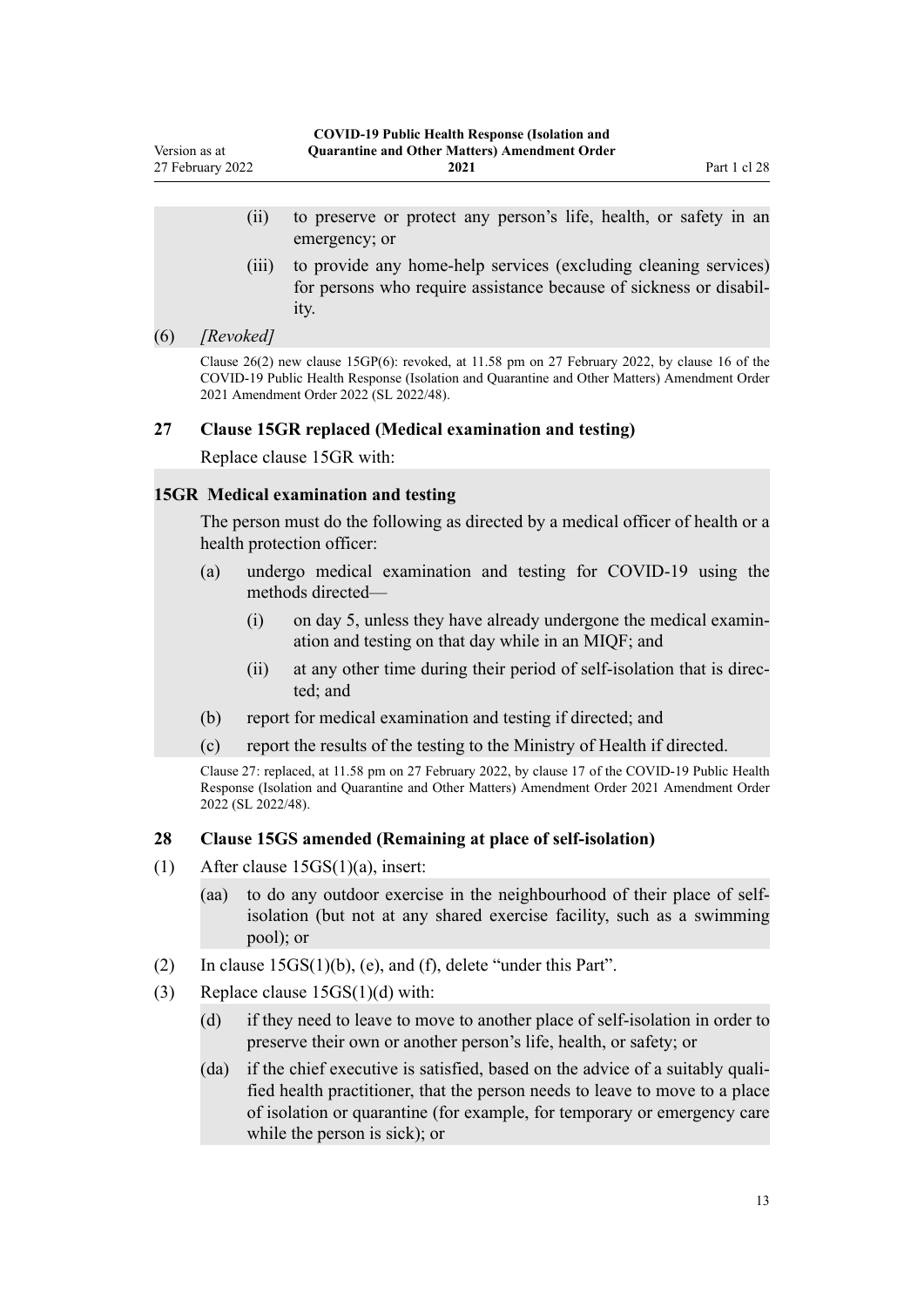- <span id="page-13-0"></span>(4) After [clause 15GS\(2\),](http://legislation.govt.nz/pdflink.aspx?id=LMS596643) insert:
- (3) The person must wear a face covering at all times when not at their place of self-isolation, except when exercising.

### **29 Clause 15GT replaced (Requirement for other residents)**

Replace [clause 15GT](http://legislation.govt.nz/pdflink.aspx?id=LMS596645) with:

#### **15GT Requirement for other residents**

Any other person who lives at a person's place of self-isolation must not permit anyone to enter the place of self-isolation except as permitted by subpart 1.

#### **30 New Part 1D inserted**

After [clause 15GU](http://legislation.govt.nz/pdflink.aspx?id=LMS596646), insert:

# **Part 1D**

# **Self-isolation for 7 days**

#### **15HA Interpretation**

In this Part, unless the context otherwise requires,—

**period of self-isolation**, for a person, has the meaning given by clause 15HC

**place of self-isolation**, for a person, means the residence or other accommodation whose details are provided under clause 25 of the Air Border Order.

# Subpart 1—Requirements for self-isolation

#### **15HB Application of this subpart**

This subpart applies to a person who is required to self-isolate in accordance with this Part, whether by or under the Air Border Order, this order, or another enactment.

#### **15HC Period of self-isolation**

- (1) The person's **period of self-isolation** is the period—
	- (a) commencing as soon as practicable after they arrive in New Zealand; and
	- (b) ending—
		- (i) 7 days after the time and date of their arrival in New Zealand, if the person receives a negative result from the final COVID-19 test they are required to undergo by this Part; but
		- (ii) no later than 14 days after the time and date of their arrival in New Zealand.
- (2) However, if the person is scheduled to depart from New Zealand during the period under subclause (1), their **period of self-isolation** ends 12 hours before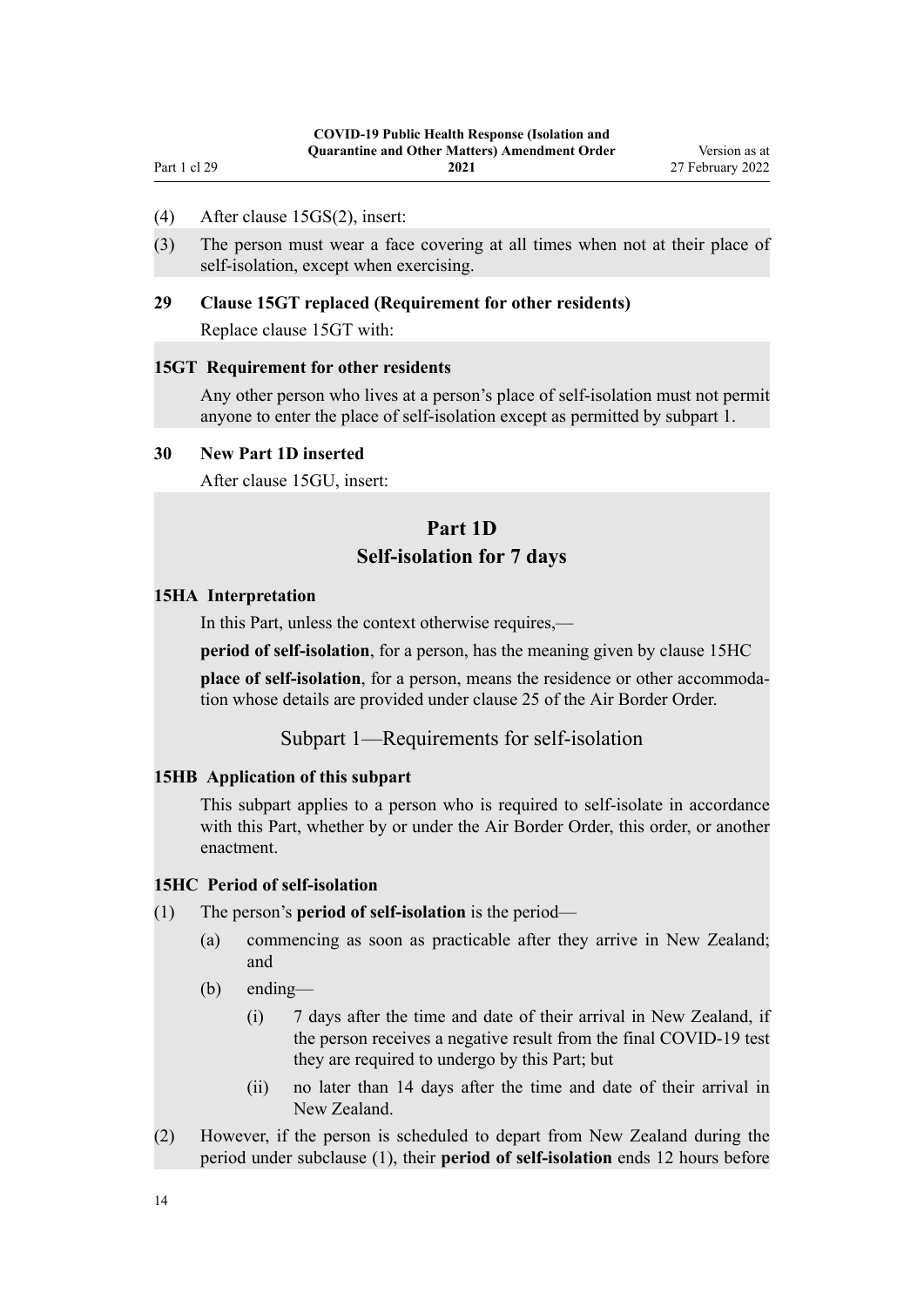<span id="page-14-0"></span>their scheduled departure as long as they leave their place of self-isolation only to travel to the place of departure and depart accordingly.

(3) If subclause (2) applies, the person must comply with any directions of the chief executive (given on the advice of a medical officer of health or a health protection officer) relating to their travel to the place of departure.

## **15HD Remaining at place of self-isolation and other restrictions**

- (1) The person must comply with the requirements of this clause throughout their period of self-isolation.
- (2) They must remain at their place of self-isolation, except as permitted by this subpart.
- (3) They must have cell-phone coverage, a landline number, or access to the Inter‐ net to enable contact with the Ministry of Health or other government agency if required.
- (4) They must have access to a place that the Ministry of Health or other govern‐ ment agency recognises as a community testing centre or other testing place for COVID-19 that enables them to report for, and undergo, medical examination and testing for COVID-19 as required by this subpart.
- (5) They must not permit anyone to enter their place of self-isolation except—
	- (a) another person who lives there; or
	- (b) a fellow traveller; or
	- (c) someone who needs to enter—
		- (i) for contactless delivery of goods while wearing a face covering; or
		- (ii) to preserve or protect any person's life, health, or safety in an emergency; or
		- (iii) to provide any home-help services (excluding cleaning services) for persons who require assistance because of sickness or disability.

### **15HE Medical examination and testing**

During their period of self-isolation, the person must do the following as required by a Director-General notice:

- (a) undergo medical examination and testing for COVID-19 at the times, and using the methods, specified; and
- (b) report for medical examination and testing if required; and
- (c) report the results of the testing to the Ministry of Health if required.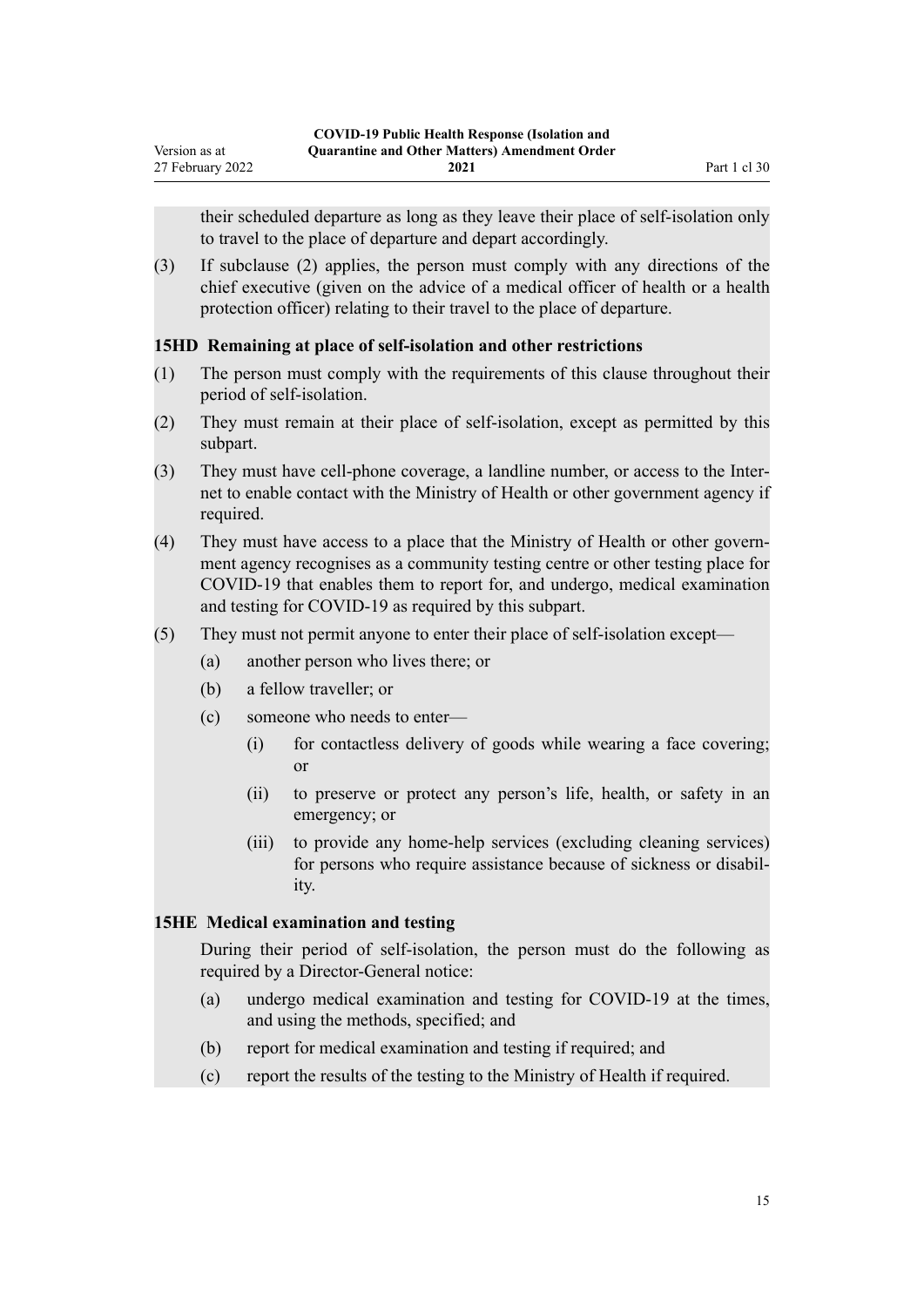#### **15HF Monitoring of compliance**

<span id="page-15-0"></span>Part 1 cl 30

The person must comply with any requirements for monitoring that ensure that they comply with the requirements for medical examination and testing under clause 15HE, as directed by a Director-General notice.

#### **15HG Leaving place of self-isolation for essential movement**

- (1) The person is permitted to leave their place of self-isolation—
	- (a) to report for, and undergo, medical examination and testing required by this subpart; or
	- (b) to do any outdoor exercise in the neighbourhood of their place of selfisolation (but not at any shared exercise facility, such as a swimming pool); or
	- (c) to access an essential health service for treatment that cannot be deferred until after their period of self-isolation; or
	- (d) to attend any court, tribunal, New Zealand Parole Board hearing, or other judicial institution that they are required to attend by that institu‐ tion; or
	- (e) if they need to leave to move to another place of self-isolation in order to preserve their own or another person's life, health, or safety; or
	- (f) if the chief executive is satisfied, based on the advice of a suitably quali‐ fied health practitioner, that the person needs to leave to move to a place of isolation or quarantine (for example, for temporary or emergency care while the person is sick); or
	- (g) to visit a dying relative who is not expected to live beyond the person's period of self-isolation; or
	- (h) to visit the body of a relative before a funeral or tangihanga, if they will not be able to visit the body after their period of self-isolation; or
	- (i) to physically train, or to rehearse, with their approved sports or cultural group.
- (2) However, subclause  $(1)(g)$  and  $(h)$  do not permit the person to attend a funeral or tangihanga.
- (3) When travelling from their place of self-isolation to any other place to under‐ take an activity permitted under subclause (1), the person must—
	- (a) travel—
		- (i) by a private means of transport, either alone or only with a person who lives at the same place of self-isolation; or
		- (ii) by walking alone; or
		- (iii) if it is not practicable to comply with subparagraph (i) or (ii), in a manner specified in a Director-General notice; and
	- (b) return directly to their place of self-isolation afterwards.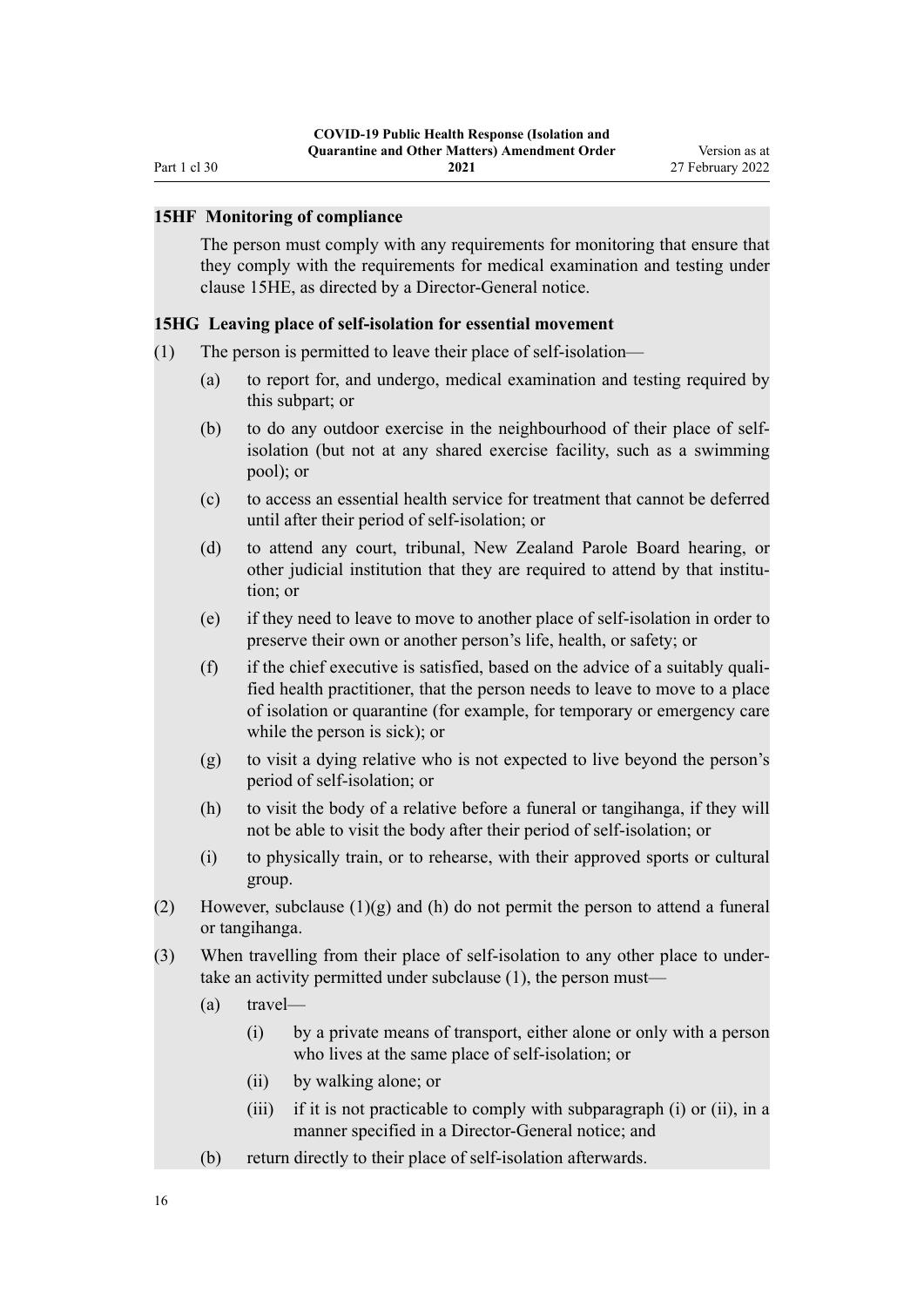<span id="page-16-0"></span>(4) The person must wear a face covering at all times while undertaking an activity permitted under subclause (1), except when exercising (including training or rehearsing with an approved sports or cultural group).

## **15HH Leaving place of self-isolation for permitted work and permitted work travel**

- (1) The person is permitted to leave their place of self-isolation to undertake—
	- (a) permitted work in accordance with Part 2 of the Permitted Work Order; or
	- (b) permitted work travel in accordance with clause 17 of the Permitted Work Order.
- (2) For the purposes of this clause, Part 2 of the Permitted Work Order applies to the person, and any business or service, as if the person were an eligible worker under clause 15 of that order.
- (3) In this clause,—

**permitted work** and **permitted work travel** have the meanings given by clause 14 of the Permitted Work Order

**Permitted Work Order** means the COVID-19 Public Health Response (Selfisolation Requirements and Permitted Work) Order 2022.

Subpart 2—Requirement for other residents

### **15HI Requirement for other residents**

Any other person who lives at a person's place of self-isolation must not permit anyone to enter the place of self-isolation except as permitted by subpart 1.

Clause 30 new clause 15HC(2): inserted, at 11.58 pm on 27 February 2022, by [clause 18\(1\)](http://legislation.govt.nz/pdflink.aspx?id=LMS650724) of the COVID-19 Public Health Response (Isolation and Quarantine and Other Matters) Amendment Order 2021 Amendment Order 2022 (SL 2022/48).

Clause 30 new clause  $15HC(3)$ : inserted, at 11.58 pm on 27 February 2022, by [clause 18\(1\)](http://legislation.govt.nz/pdflink.aspx?id=LMS650724) of the COVID-19 Public Health Response (Isolation and Quarantine and Other Matters) Amendment Order 2021 Amendment Order 2022 (SL 2022/48).

Clause 30 new clause  $15HD(5)(c)(i)$ : amended, at 11.58 pm on 27 February 2022, by [clause 18\(2\)](http://legislation.govt.nz/pdflink.aspx?id=LMS650724) of the COVID-19 Public Health Response (Isolation and Quarantine and Other Matters) Amendment Order 2021 Amendment Order 2022 (SL 2022/48).

Clause 30 new clause 15HE: replaced, at 11.58 pm on 27 February 2022, by [clause 18\(3\)](http://legislation.govt.nz/pdflink.aspx?id=LMS650724) of the COVID-19 Public Health Response (Isolation and Quarantine and Other Matters) Amendment Order 2021 Amendment Order 2022 (SL 2022/48).

Clause 30 new clause 15HG heading: replaced, at 11.58 pm on 27 February 2022, by [clause 18\(4\)](http://legislation.govt.nz/pdflink.aspx?id=LMS650724) of the COVID-19 Public Health Response (Isolation and Quarantine and Other Matters) Amendment Order 2021 Amendment Order 2022 (SL 2022/48).

Clause 30 new clause 15HG(3): replaced, at 11.58 pm on 27 February 2022, by [clause 18\(5\)](http://legislation.govt.nz/pdflink.aspx?id=LMS650724) of the COVID-19 Public Health Response (Isolation and Quarantine and Other Matters) Amendment Order 2021 Amendment Order 2022 (SL 2022/48).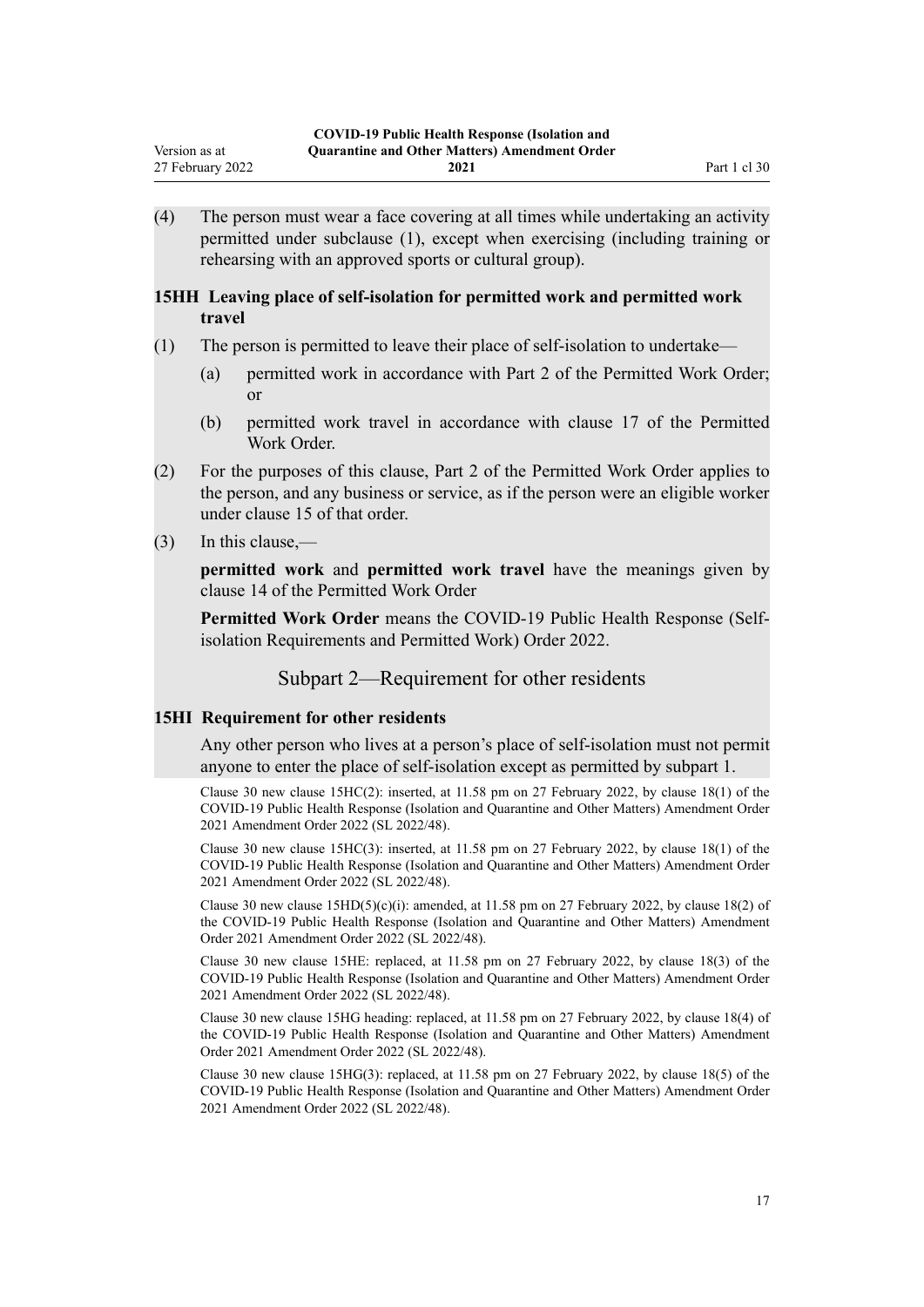<span id="page-17-0"></span>

|               | <b>COVID-19 Public Health Response (Isolation and</b> |                  |
|---------------|-------------------------------------------------------|------------------|
|               | <b>Ouarantine and Other Matters</b> Amendment Order   | Version as at    |
| Part 1 cl 30A | 2021                                                  | 27 February 2022 |

Clause 30 new clause 15HG(4): inserted, at 11.58 pm on 27 February 2022, by [clause 18\(5\)](http://legislation.govt.nz/pdflink.aspx?id=LMS650724) of the COVID-19 Public Health Response (Isolation and Quarantine and Other Matters) Amendment Order 2021 Amendment Order 2022 (SL 2022/48).

Clause 30 new clause 15HH: inserted, at 11.58 pm on 27 February 2022, by [clause 18\(7\)](http://legislation.govt.nz/pdflink.aspx?id=LMS650724) of the COVID-19 Public Health Response (Isolation and Quarantine and Other Matters) Amendment Order 2021 Amendment Order 2022 (SL 2022/48).

Clause 30 new clause 15HI (former clause 15HH): renumbered, at 11.58 pm on 27 February 2022, by [clause 18\(6\)](http://legislation.govt.nz/pdflink.aspx?id=LMS650724) of the COVID-19 Public Health Response (Isolation and Quarantine and Other Matters) Amendment Order 2021 Amendment Order 2022 (SL 2022/48).

#### **30A Clause 16 revoked (Appointment of site managers)**

Revoke [clause 16](http://legislation.govt.nz/pdflink.aspx?id=LMS401727).

Clause 30A: inserted, at 11.58 pm on 27 February 2022, by [clause 19](http://legislation.govt.nz/pdflink.aspx?id=LMS650728) of the COVID-19 Public Health Response (Isolation and Quarantine and Other Matters) Amendment Order 2021 Amendment Order 2022 (SL 2022/48).

#### **30B Clause 17 amended (Restriction on entry to MIQF)**

In clause  $17(1)(a)$ , replace "the site manager" with "the chief executive".

Clause 30B: inserted, at 11.58 pm on 27 February 2022, by [clause 19](http://legislation.govt.nz/pdflink.aspx?id=LMS650728) of the COVID-19 Public Health Response (Isolation and Quarantine and Other Matters) Amendment Order 2021 Amendment Order 2022 (SL 2022/48).

#### **30C Clause 18 amended (Duty to remain at MIQF for risk assessment)**

In [clause 18\(1\) and \(2\),](http://legislation.govt.nz/pdflink.aspx?id=LMS401729) replace "the site manager" with "the chief executive".

Clause 30C: inserted, at 11.58 pm on 27 February 2022, by [clause 19](http://legislation.govt.nz/pdflink.aspx?id=LMS650728) of the COVID-19 Public Health Response (Isolation and Quarantine and Other Matters) Amendment Order 2021 Amendment Order 2022 (SL 2022/48).

#### **31 Clause 20 amended (Infringement offences)**

- (1) In [clause 20\(1\)](http://legislation.govt.nz/pdflink.aspx?id=LMS612968), replace "clause 8, 15D, 17, or 18" with "clause 8, 15D, 15F, 15GP(2) or (5), 15GR, 15HD(2) or (5), 15HE, 17, or 18".
- (2) In clause  $20(2)(a)$ , replace "clause 8, 15D, or 18" with "clause 8, 15D, 15F, 15GP(2) or (5), 15GR, 15HD(2) or (5), 15HE, or 18".

Clause 31(1): amended, at 11.58 pm on 27 February 2022, by [clause 20\(1\)](http://legislation.govt.nz/pdflink.aspx?id=LMS650729) of the COVID-19 Public Health Response (Isolation and Quarantine and Other Matters) Amendment Order 2021 Amendment Order 2022 (SL 2022/48).

Clause 31(2): amended, at 11.58 pm on 27 February 2022, by [clause 20\(2\)](http://legislation.govt.nz/pdflink.aspx?id=LMS650729) of the COVID-19 Public Health Response (Isolation and Quarantine and Other Matters) Amendment Order 2021 Amendment Order 2022 (SL 2022/48).

#### **32 Schedule 1 amended**

In [Schedule 1](http://legislation.govt.nz/pdflink.aspx?id=LMS401747),—

- (a) insert the Part set out in [Schedule 1](#page-19-0) of this order as the last Part; and
- (b) make all necessary consequential amendments.

#### **33 Schedule 2 revoked**

Revoke [Schedule 2.](http://legislation.govt.nz/pdflink.aspx?id=LMS439246)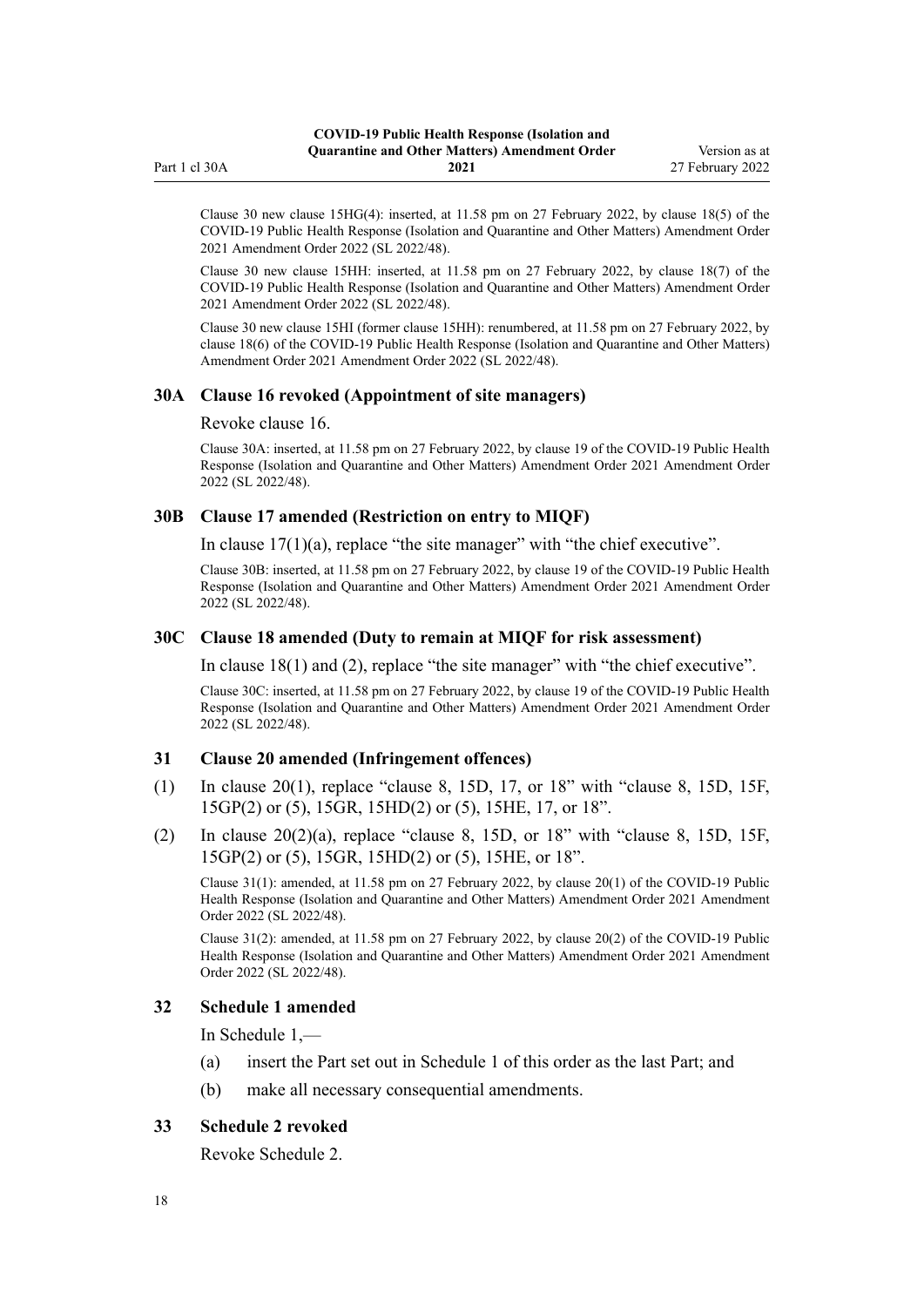# **Part 2**

# <span id="page-18-0"></span>**Amendment to COVID-19 Public Health Response (Maritime Border) Order (No 2) 2020**

# **34 Principal order**

This Part amends the [COVID-19 Public Health Response \(Maritime Border\)](http://legislation.govt.nz/pdflink.aspx?id=LMS403465) [Order \(No 2\) 2020](http://legislation.govt.nz/pdflink.aspx?id=LMS403465).

# **35 Clause 4 amended (Interpretation)**

In [clause 4\(1\)](http://legislation.govt.nz/pdflink.aspx?id=LMS403543), replace the definition of **exempt crew member** with:

**exempt crew member** means a crew member who is not required by another COVID-19 order to be isolated or quarantined in accordance with the Isolation and Quarantine Order

# **Part 3**

# **Amendment to COVID-19 Public Health Response (Required Testing) Order 2020**

# **36 Principal order**

This Part amends the [COVID-19 Public Health Response \(Required Testing\)](http://legislation.govt.nz/pdflink.aspx?id=LMS400301) [Order 2020.](http://legislation.govt.nz/pdflink.aspx?id=LMS400301)

# **37 Schedule 1 amended**

In [Schedule 1](http://legislation.govt.nz/pdflink.aspx?id=LMS400351),—

- (a) insert the Part set out in [Schedule 2](#page-21-0) of this order as the last Part; and
- (b) make all necessary consequential amendments.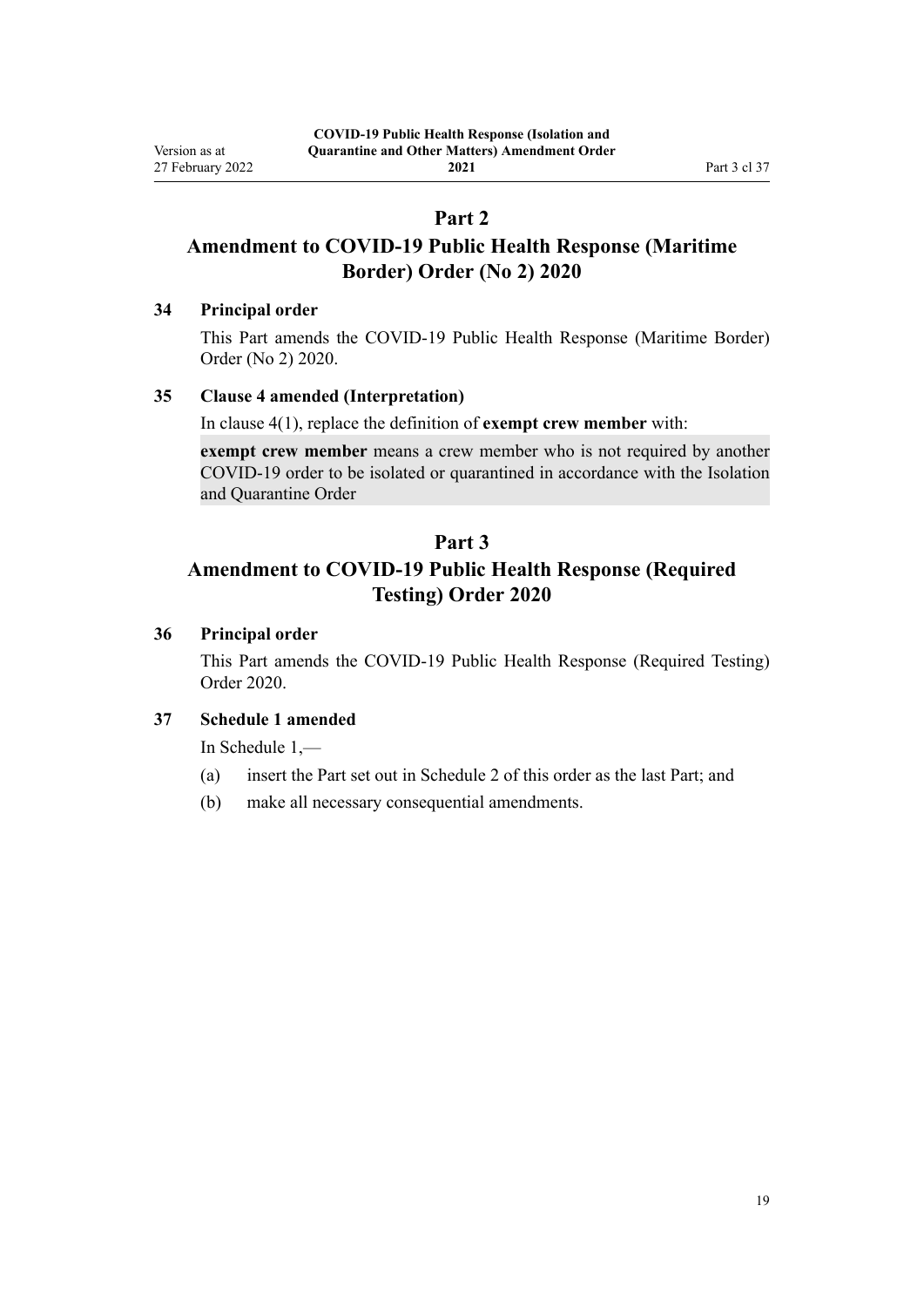<span id="page-19-0"></span>Schedule 1

**2021**

# **Schedule 1**

# **New Part 6 inserted into Schedule 1 of COVID-19 Public Health Response (Isolation and Quarantine) Order 2020**

[cl 32](#page-17-0)

Schedule 1 heading: amended, at 11.58 pm on 27 February 2022, by [clause 21\(1\)](http://legislation.govt.nz/pdflink.aspx?id=LMS650732) of the COVID-19 Public Health Response (Isolation and Quarantine and Other Matters) Amendment Order 2021 Amendment Order 2022 (SL 2022/48).

## **Part 6**

# **Provisions relating to COVID-19 Public Health Response (Isolation and Quarantine and Other Matters) Amendment Order 2021**

## **14 Certain people in managed isolation or quarantine when Amendment Order commences**

- (1) This clause applies to a person who—
	- (a) is subject to Part 1 of this order immediately before 11.59 pm on 27 Feb‐ ruary 2022; but
	- (b) if they had arrived in New Zealand immediately at or after that time, would have been subject to Part 1D of this order.
- (2) The person must self-isolate in accordance with Part 1D instead of being isola‐ ted or quarantined in accordance with Part 1.
- (3) To avoid doubt, the person's period of self-isolation under Part 1D is as defined by clause 15HC (so that any period of isolation or quarantine is counted towards it).
- (4) However, the chief executive may instead authorise the person to remain isola‐ ted or quarantined in accordance with Part 1 (for example, if an individual or group is unable to self-isolate in accordance with Part 1D), but only for the period of self-isolation that would apply under Part 1D.
- (5) *[Revoked]*

# **15 Potential increase in period of isolation or quarantine does not apply to person already in isolation or quarantine**

The amendment to clause  $10(1)(b)$  of this order made by the COVID-19 Public Health Response (Isolation and Quarantine and Other Matters) Amendment Order 2021 does not apply to a person who is subject to Part 1 of this order immediately before 11.59 pm on 27 February 2022.

### **16 Allowing for co-ordinated, orderly, and proportionate departure from MIQF**

(1) This clause applies to a person who, immediately before 11.59 pm on 27 Feb‐ ruary 2022, is subject to Part 1 of this order and in an MIQF.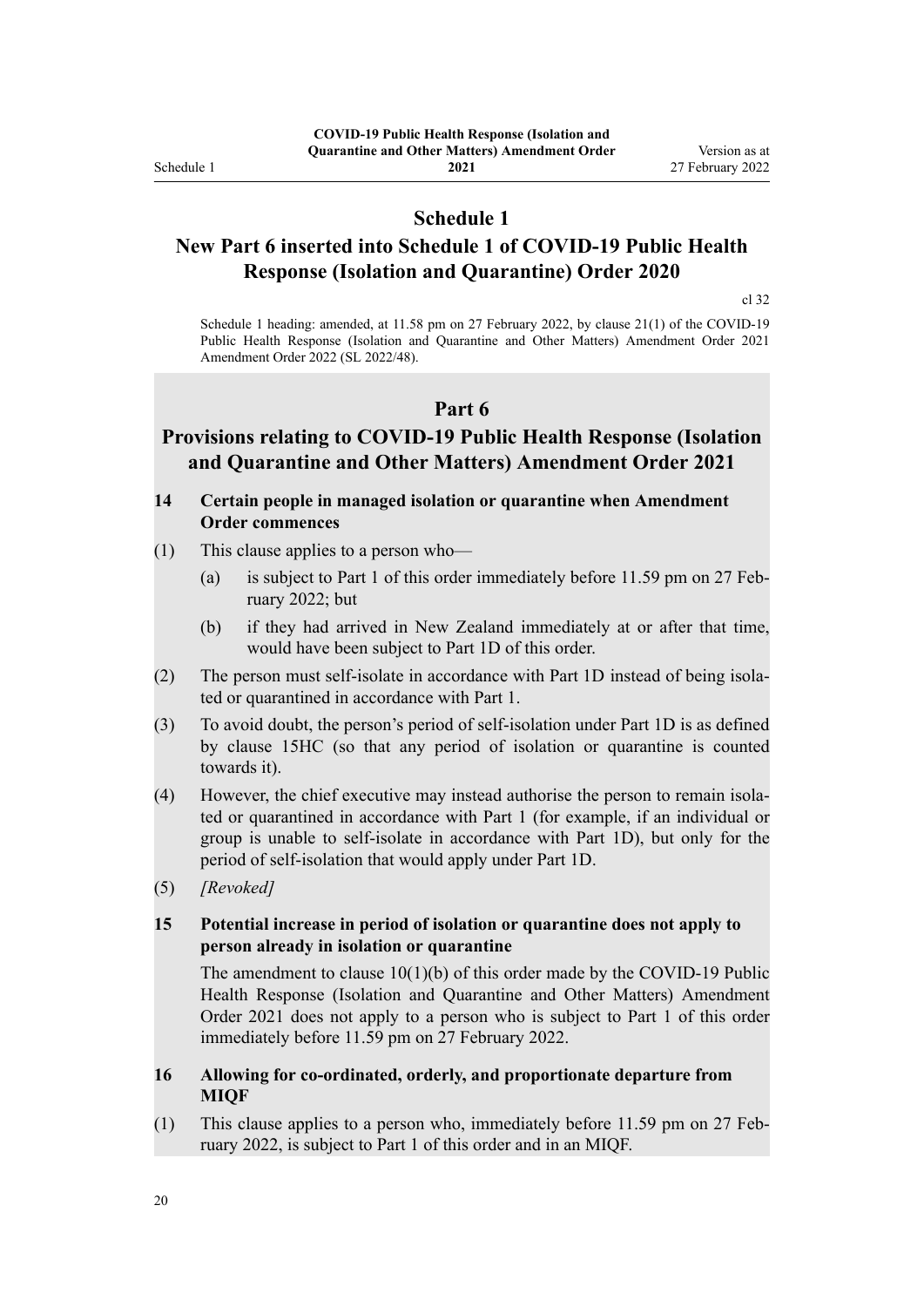|                  | <b>COVID-19 Public Health Response (Isolation and</b> |            |
|------------------|-------------------------------------------------------|------------|
| Version as at    | <b>Ouarantine and Other Matters) Amendment Order</b>  |            |
| 27 February 2022 | 2021                                                  | Schedule 1 |

- (2) The chief executive may, for the purpose of preventing, and limiting the risk of, the outbreak or spread of COVID-19, require the person to remain in the MIQF after they would otherwise have ceased to be subject to Part 1 of this order, for as long as is reasonably necessary to enable a co-ordinated, orderly, and pro‐ portionate departure from the MIQF.
- (3) In that case, the person remains subject to Part 1 of this order, and their period of isolation or quarantine continues, until the earlier of the following:
	- (a) the time when the chief executive directs that they are no longer required to remain in the MIQF:
	- (b) 11.59 pm on 2 March 2022.
- (4) This clause ceases to apply at 11.59 pm on 2 March 2022.

Schedule 1 new Part 6 (former Part 4): renumbered, at 11.58 pm on 27 February 2022, by [clause](http://legislation.govt.nz/pdflink.aspx?id=LMS650732) [21\(2\)\(a\)](http://legislation.govt.nz/pdflink.aspx?id=LMS650732) of the COVID-19 Public Health Response (Isolation and Quarantine and Other Matters) Amendment Order 2021 Amendment Order 2022 (SL 2022/48).

Schedule 1 new clause 14 (former clause 11): renumbered, at 11.58 pm on 27 February 2022, by clause  $21(2)(b)$  of the COVID-19 Public Health Response (Isolation and Ouarantine and Other Matters) Amendment Order 2021 Amendment Order 2022 (SL 2022/48).

Schedule 1 new clause  $14(1)(a)$ : amended, at 11.58 pm on 16 January 2022, by [clause 34\(1\)](http://legislation.govt.nz/pdflink.aspx?id=LMS629340) of the COVID-19 Public Health Response (Air Border and Isolation and Quarantine) Amendment Order 2022 (SL 2022/2).

Schedule 1 new clause  $14(1)(b)$ : amended, at 11.58 pm on 16 January 2022, by clause  $34(2)$  of the COVID-19 Public Health Response (Air Border and Isolation and Quarantine) Amendment Order 2022 (SL 2022/2).

Schedule 1 new clause 14(4): amended, at 11.58 pm on 27 February 2022, by [clause 21\(3\)](http://legislation.govt.nz/pdflink.aspx?id=LMS650732) of the COVID-19 Public Health Response (Isolation and Quarantine and Other Matters) Amendment Order 2021 Amendment Order 2022 (SL 2022/48).

Schedule 1 new clause 14(5): revoked, at 11.58 pm on 16 January 2022, by [clause 34\(3\)](http://legislation.govt.nz/pdflink.aspx?id=LMS629340) of the COVID-19 Public Health Response (Air Border and Isolation and Quarantine) Amendment Order 2022 (SL 2022/2).

Schedule 1 new clause 15: inserted, at 11.58 pm on 27 February 2022, by [clause 21\(4\)](http://legislation.govt.nz/pdflink.aspx?id=LMS650732) of the COVID-19 Public Health Response (Isolation and Quarantine and Other Matters) Amendment Order 2021 Amendment Order 2022 (SL 2022/48).

Schedule 1 new clause 16: inserted, at 11.58 pm on 27 February 2022, by [clause 21\(4\)](http://legislation.govt.nz/pdflink.aspx?id=LMS650732) of the COVID-19 Public Health Response (Isolation and Quarantine and Other Matters) Amendment Order 2021 Amendment Order 2022 (SL 2022/48).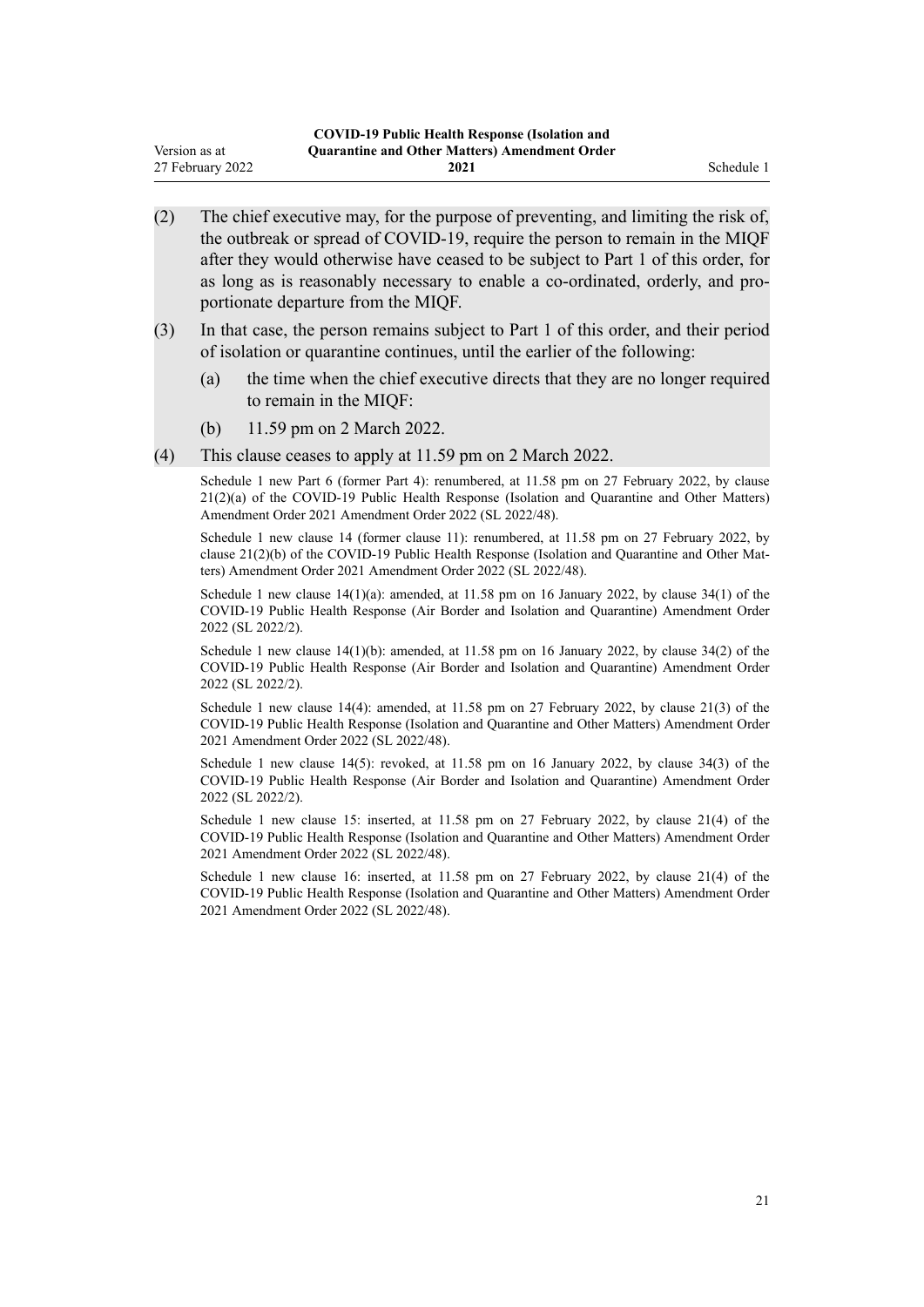<span id="page-21-0"></span>Schedule 2

**2021**

# **Schedule 2**

# **New Part 2 inserted into Schedule 1 of COVID-19 Public Health Response (Required Testing) Order 2020**

[cl 37](#page-18-0)

# **Part 2**

# **Provisions relating to COVID-19 Public Health Response (Isolation and Quarantine and Other Matters) Amendment Order 2021**

### **1 People who start and stop being aircrew on international flights**

- (1) This clause applies to an aircrew member who arrives in New Zealand by an international flight on an aircraft on which they worked or for which they were identified as a crew member on the crew manifest.
- (2) If it is the first such flight for which the aircrew member is subject to clause 7(1) of this order, they must undergo the testing and medical examination required by that subclause within 72 hours after their arrival.
- (3) If it is the last such flight for which the aircrew member is subject to clause 7(1) of this order, they must undergo the testing and medical examination required by that subclause twice after their arrival (at the intervals required by the subclause).

Dated at Wellington this 21st day of December 2021.

Hon Chris Hipkins, Minister for COVID-19 Response.

Issued under the authority of the [Legislation Act 2019](http://legislation.govt.nz/pdflink.aspx?id=DLM7298104). Date of notification in *Gazette*: 21 December 2021.